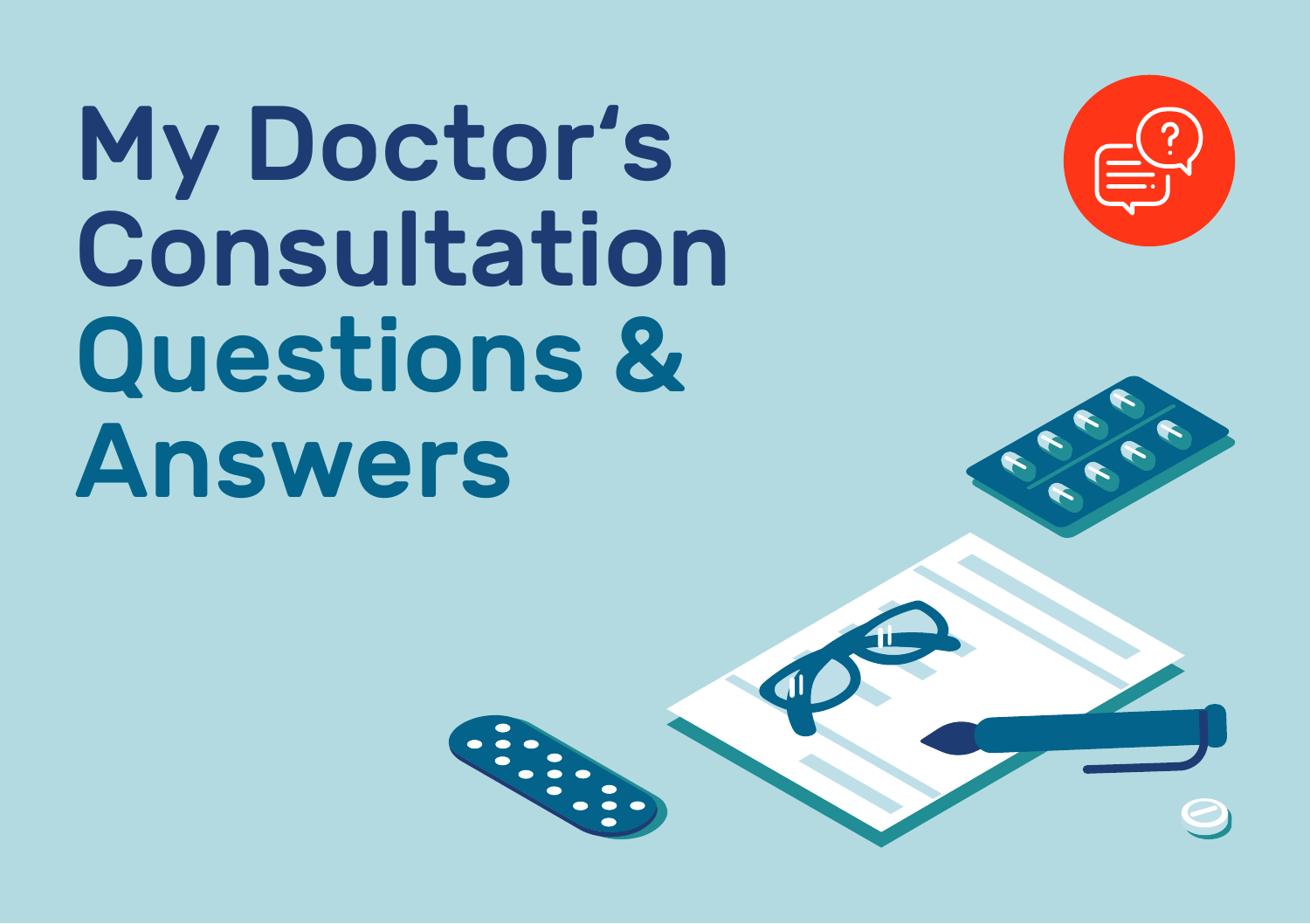# Table of Contents

| <b>Checklist for the Consultation:</b> Things I should always bring        |  |
|----------------------------------------------------------------------------|--|
|                                                                            |  |
| Medication: This is where I collect all important information about        |  |
|                                                                            |  |
|                                                                            |  |
| <b>Pain:</b> I note where the pain occurs and how strong I feel it Page 20 |  |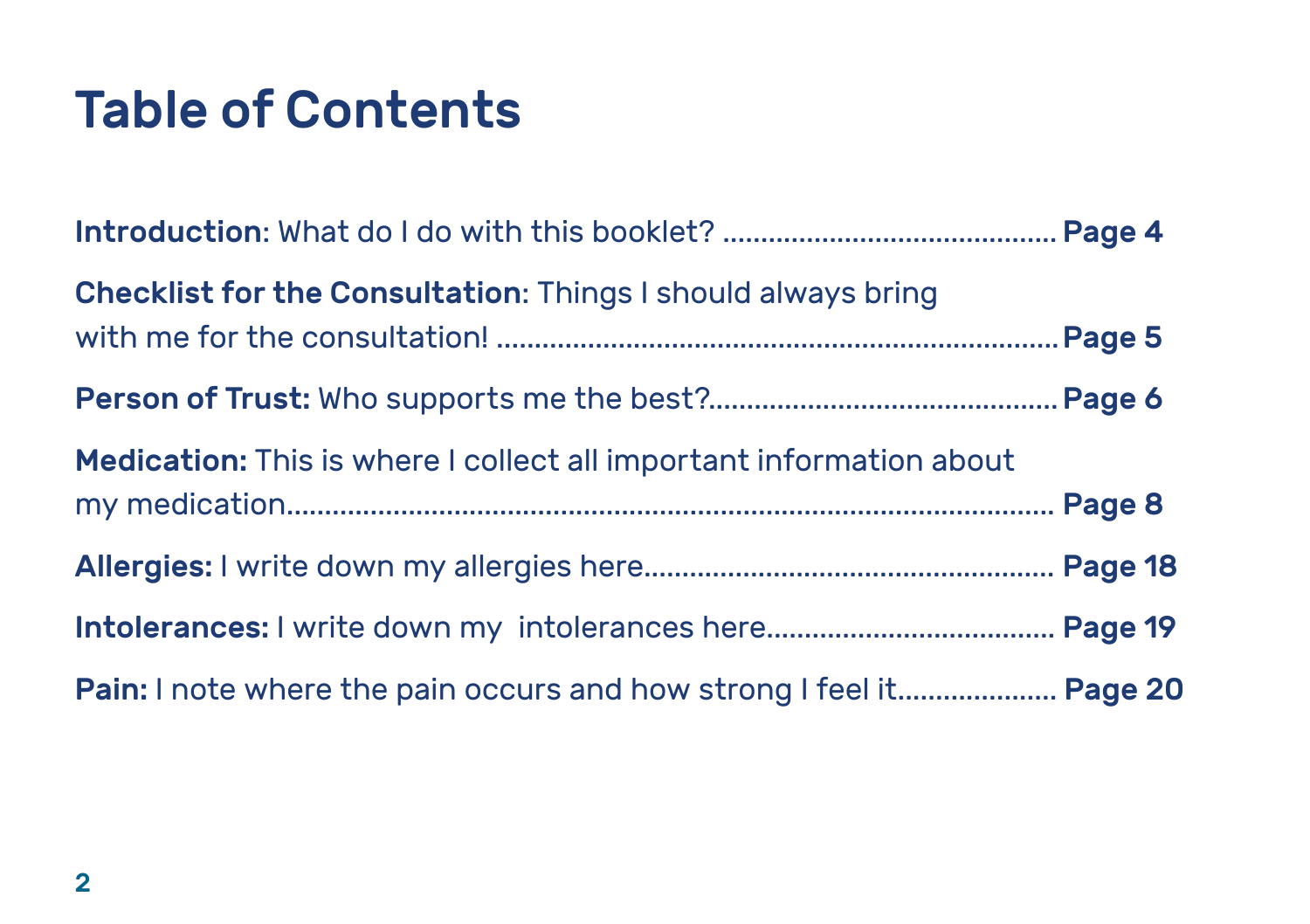| <b>Causes of my Symptoms: I suspect that my symptoms are being</b>       |         |
|--------------------------------------------------------------------------|---------|
| <b>Notes:</b> During the consultation my person of trust and             | Page 40 |
| I summarise in my own words: So that I can ensure that I have            |         |
|                                                                          |         |
| <b>Other points that are important to me:</b> I write down here! Page 47 |         |
|                                                                          |         |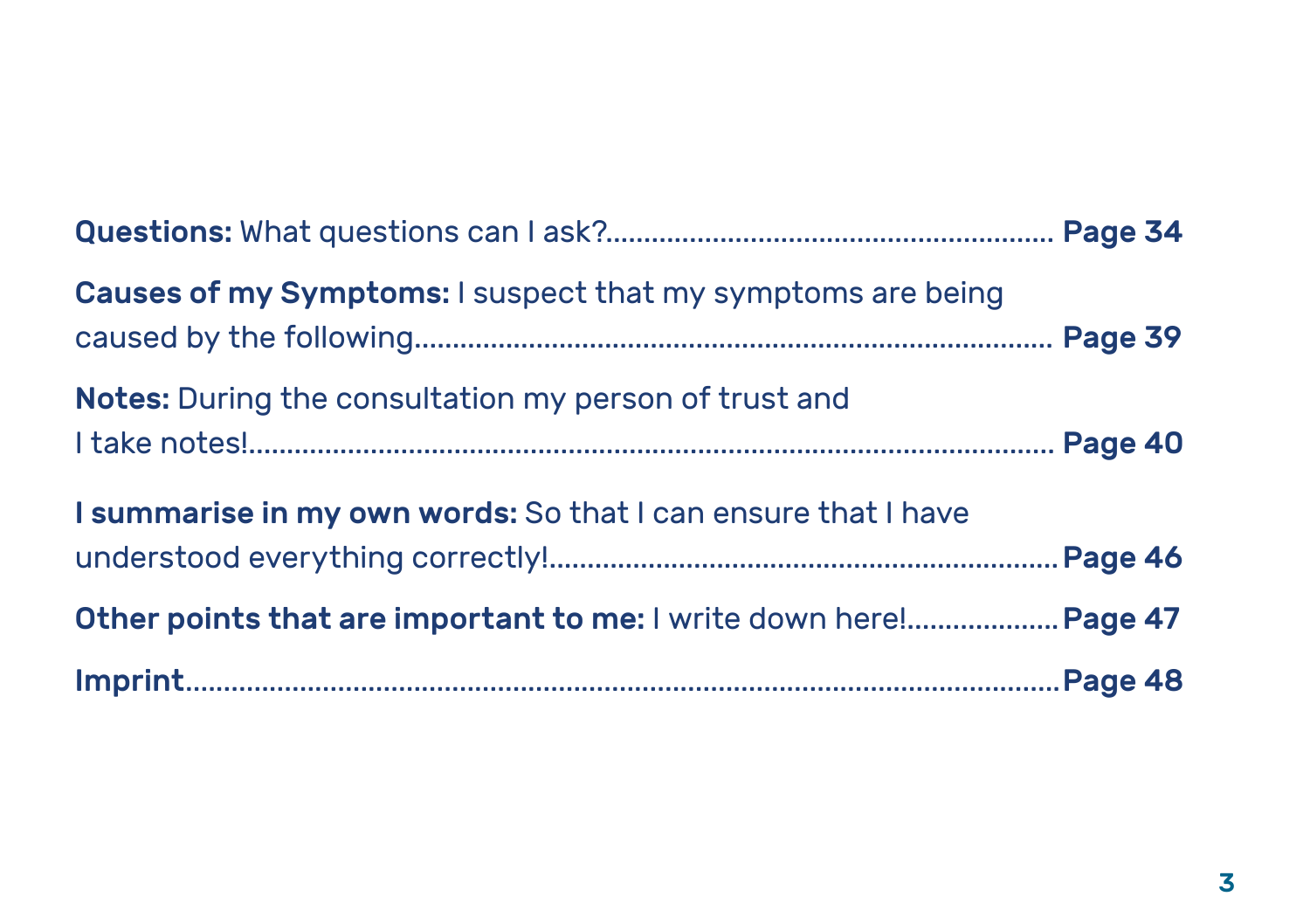This booklet aims to provide me with support before, during, and after discussions with healthcare professionals, for example, with my doctor.



I write in pencil, that way I can always keep this booklet up to date.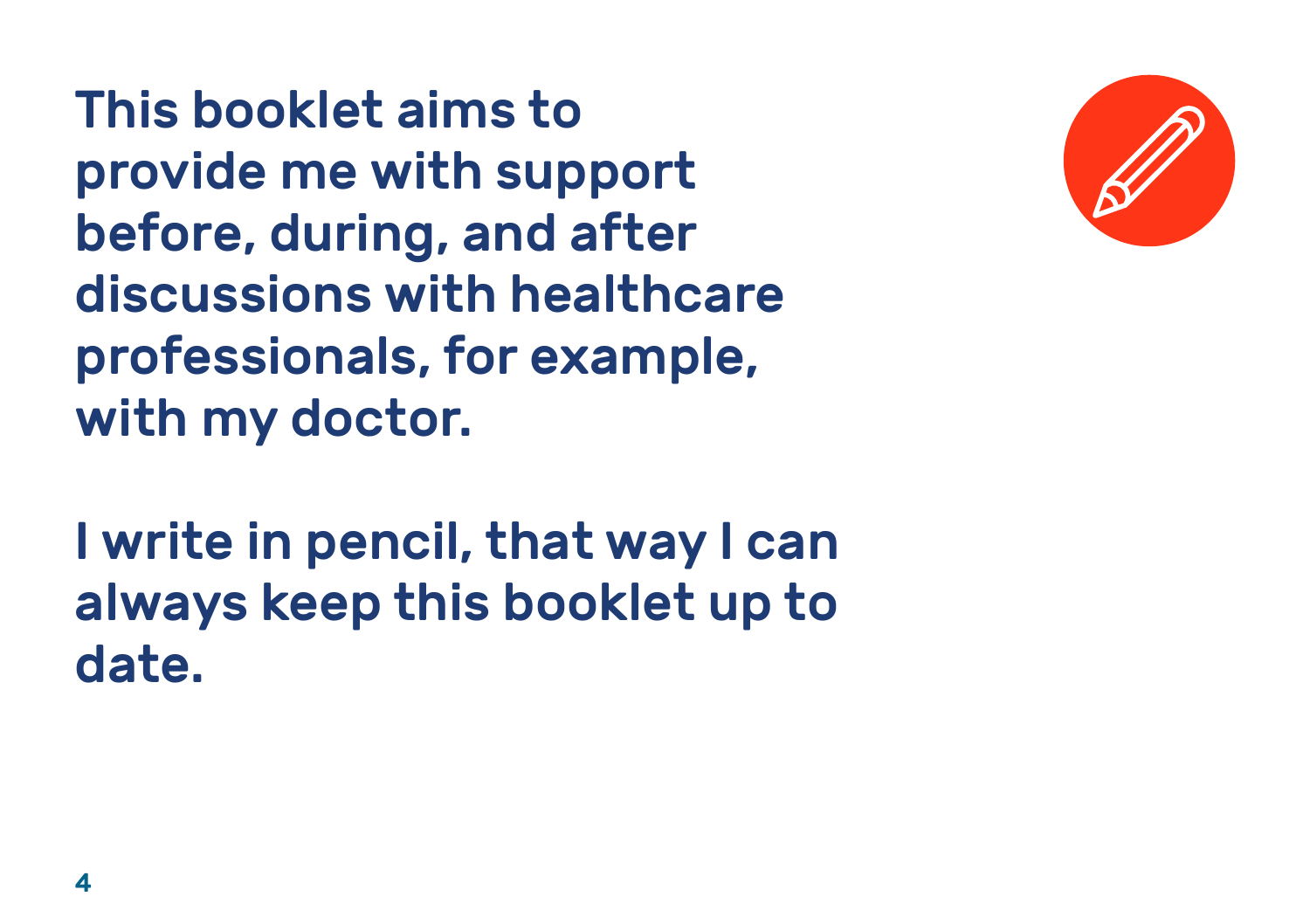## **Checklist** for the Consultation

I should always bring with me:

If necessary, I should bring the following with me:

 E-Card Notepad & pen This booklet

 Glasses **Hearing aid**  Person of trust Any recent findings Additional documents e.g. vaccination card, allergy card, coagulation card

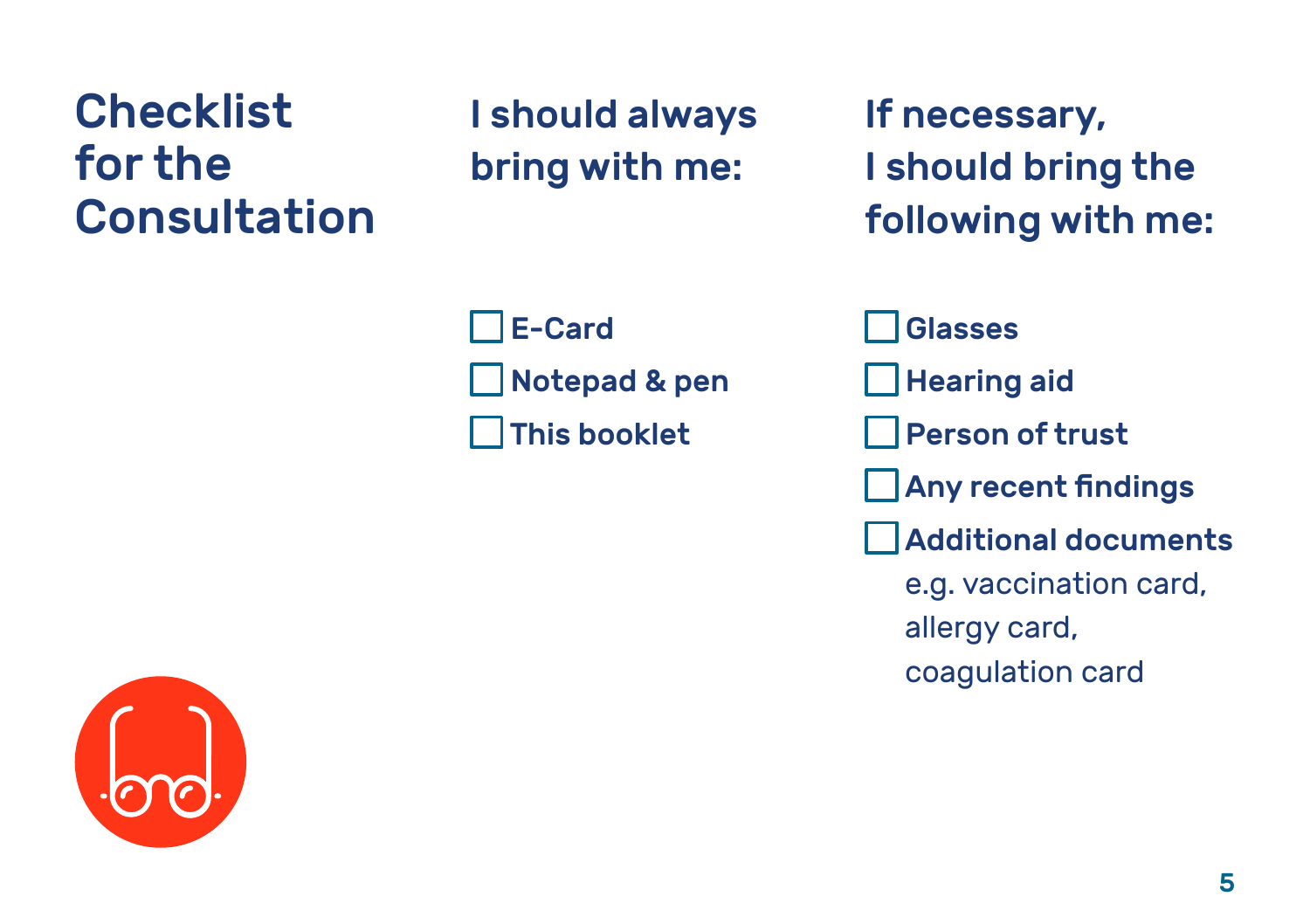# My Person of Trust

I have the right to be accompanied by a person of trust!

## What is the benefit of having a person of trust?

- + Four ears hear more than two.
- + The presence of my person of trust serves as an emotional support for me.
- + He or she can ask questions and take notes during the conversation.
- + I can discuss what I have heard again afterwards and add to my notes.
- + He or she also helps me fill out paperwork / prepare for the interview.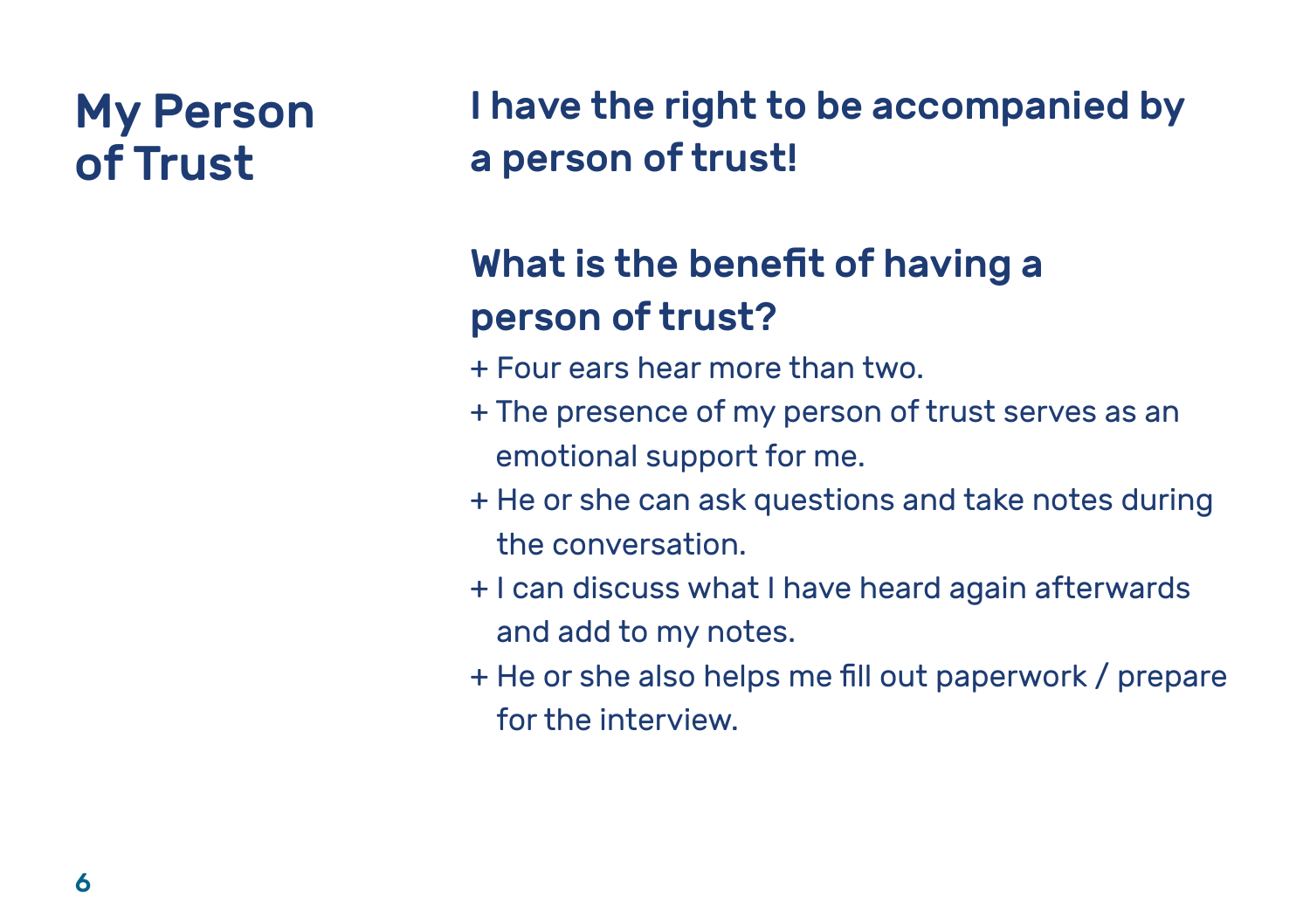

## This is what I take into account when choosing my person of trust:

- + He or she should be a good listener.
- + He or she should be able to keep a clear head even in emotionally difficult situations.
- + He or she should be able to support me the way I need to be supported, and as I discussed with him or her beforehand.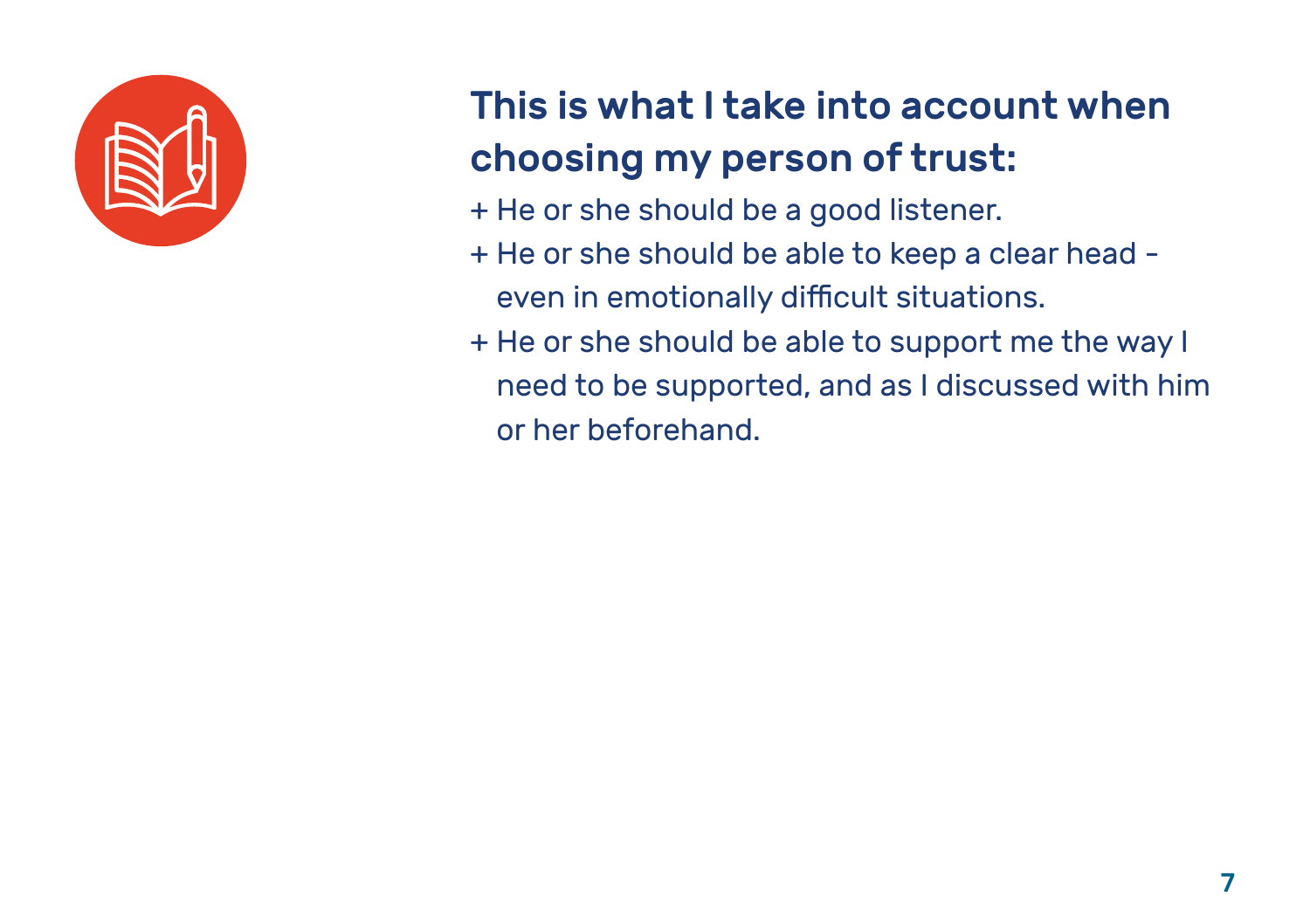## My Medication

I provide information about the medications I currently take regularly or as needed.

#### These include:

+ Pills + Capsules + Dragées + Syrups + Drops + Sprays + Ointments + Patches + Injections + Infusions + Suppositories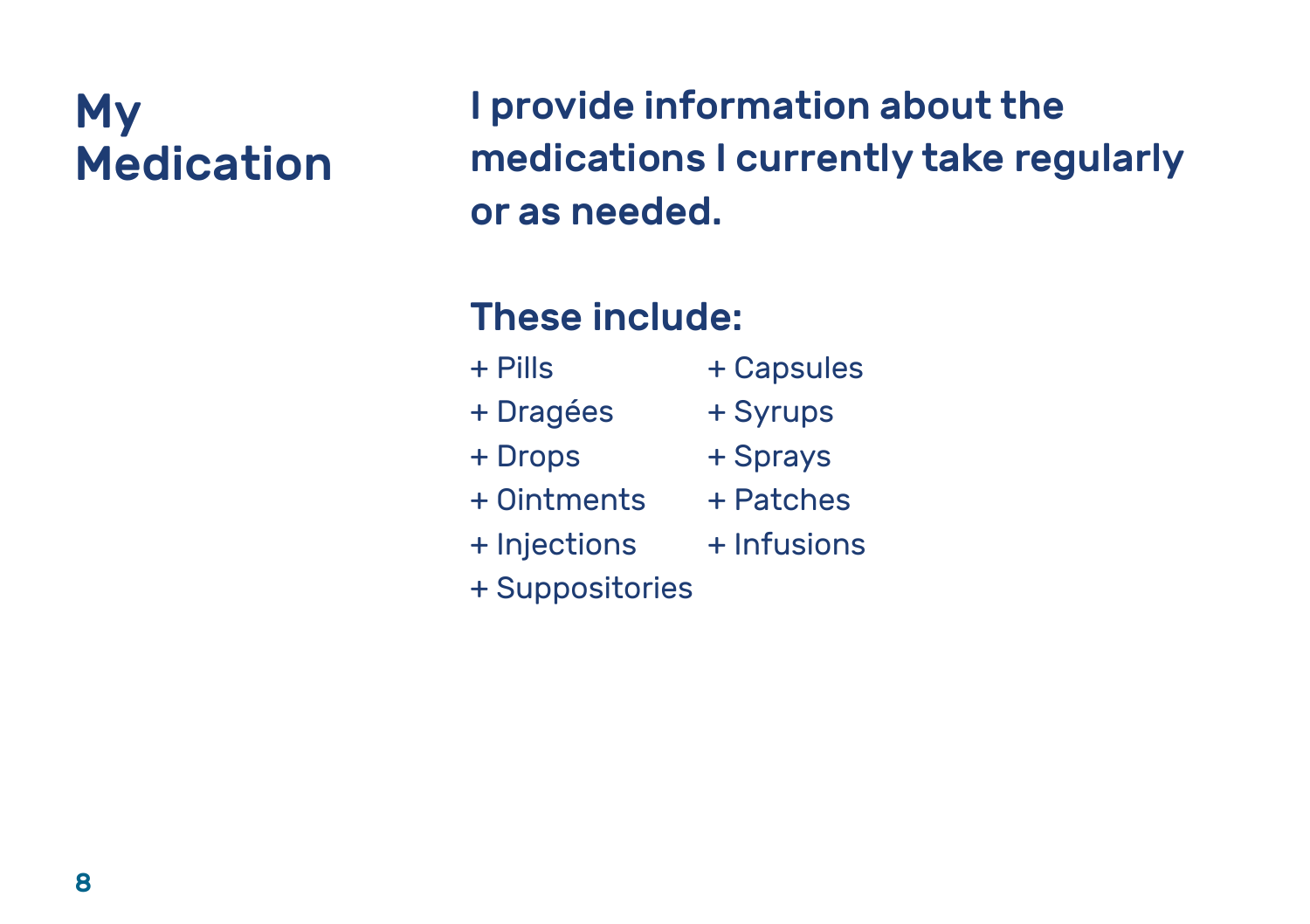

### These are the options to do so:

- + I make a list of my medications (templates from page 10).
- + I take pictures of my medication with my mobile phone.
- + I take the packaging of my medicines with me.

### This is what I pay attention to:

- + I also provide information about over-the-counter medicines, herbal remedies and food supplements.
- + I also note down the **strength** (including the milligrams, e.g. 100 mg or millilitre information, e.g. 5 ml). I also note the dosage (amount) I take throughout the day (e.g. ½ in the morning, 0 at noon, 1 in the evening, and 0 at night).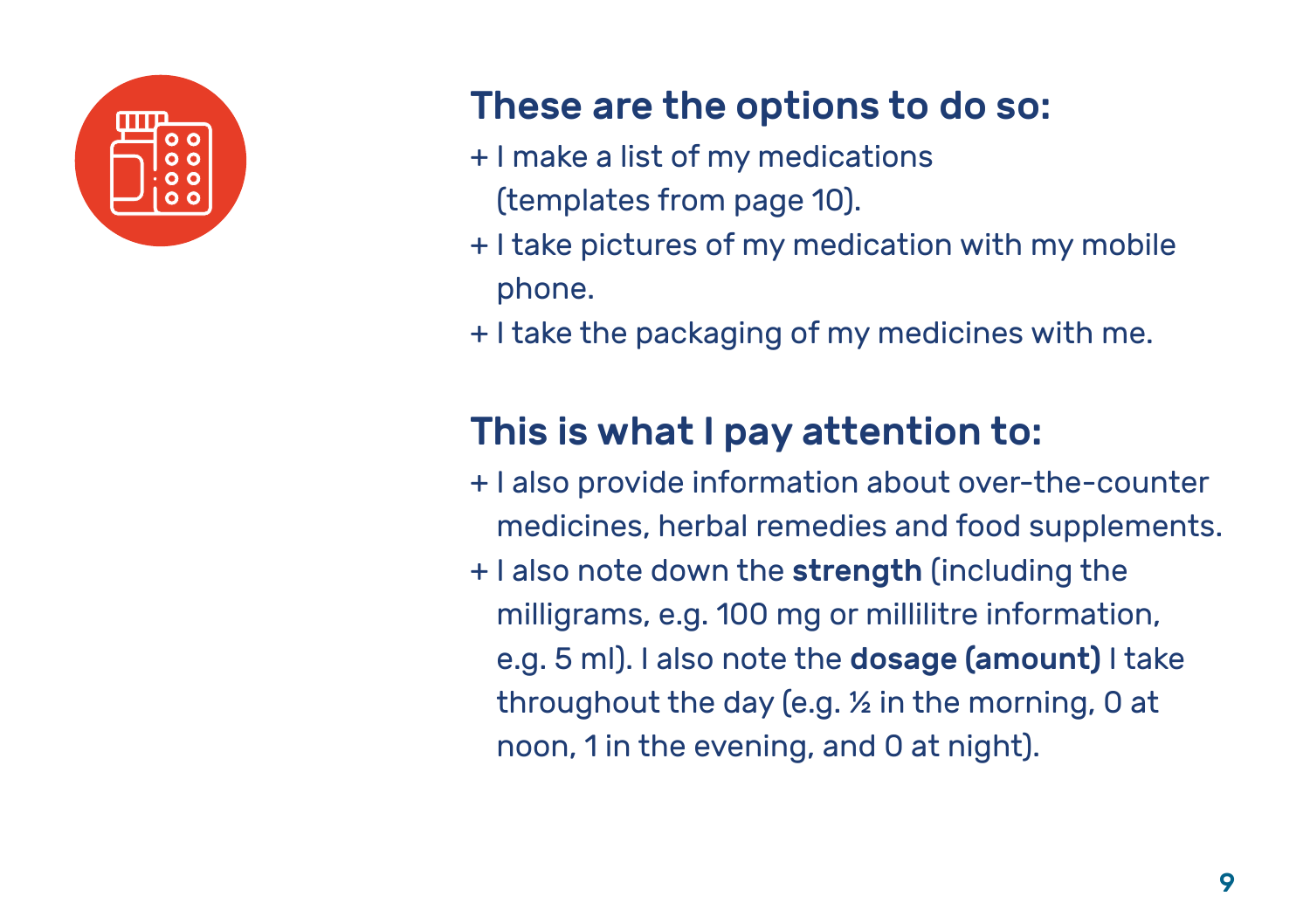## My Medication List

### How do I fill out the template?

Page 11 shows two examples. Starting on page 12, I write down my own medication in pencil.

#### If something is unclear to me, I ask:

- + What should I take this medicine for?
- + Do I still need this medicine?
- + Are my medicine combinations safe or should I exclude something?



I write down questions about my medication starting on page 36!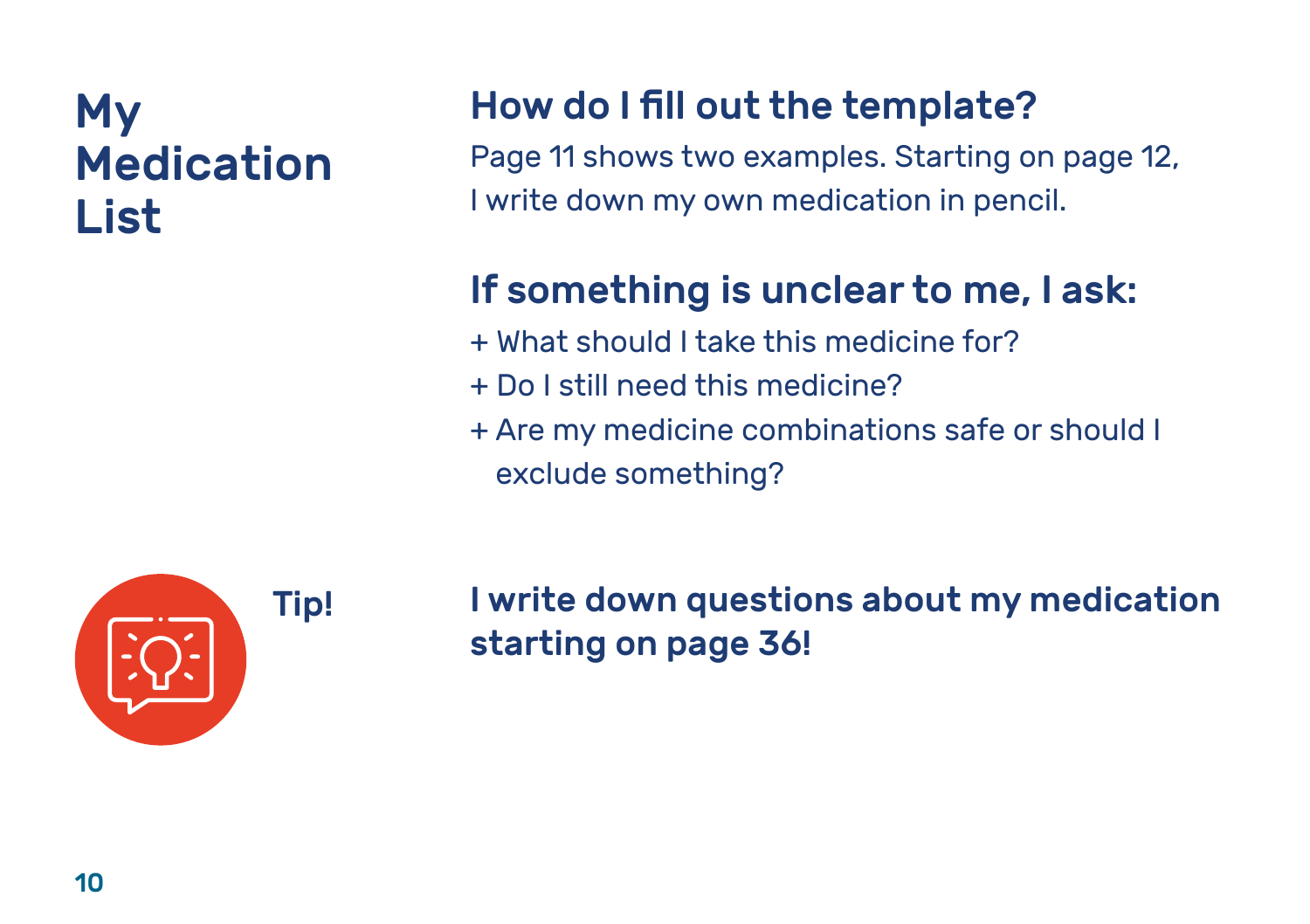| Name, strength [mg/<br>ml] & method of<br>administration | <b>Medication A, 100mg, Pills</b> |           |         |       |
|----------------------------------------------------------|-----------------------------------|-----------|---------|-------|
|                                                          | morning                           | afternoon | evening | night |
| <b>Dosage</b> (amount)                                   | 1/2                               |           |         | O     |
| <b>Reason for taking</b>                                 | <b>High blood pressure</b>        |           |         |       |
| <b>Notes</b>                                             | I write my notes here             |           |         |       |

| Name, strength [mg/<br>  ml] & method of<br>  administration | <b>Medication B, 50 ml, Drops</b>          |           |         |       |
|--------------------------------------------------------------|--------------------------------------------|-----------|---------|-------|
|                                                              | morning                                    | afternoon | evening | night |
| <b>Dosage</b> (amount)                                       | 10                                         |           | 0       | O     |
| <b>Reason for taking</b>                                     | <b>Acute pain</b>                          |           |         |       |
| <b>Notes</b>                                                 | Only used as needed, max. 20 drops per day |           |         |       |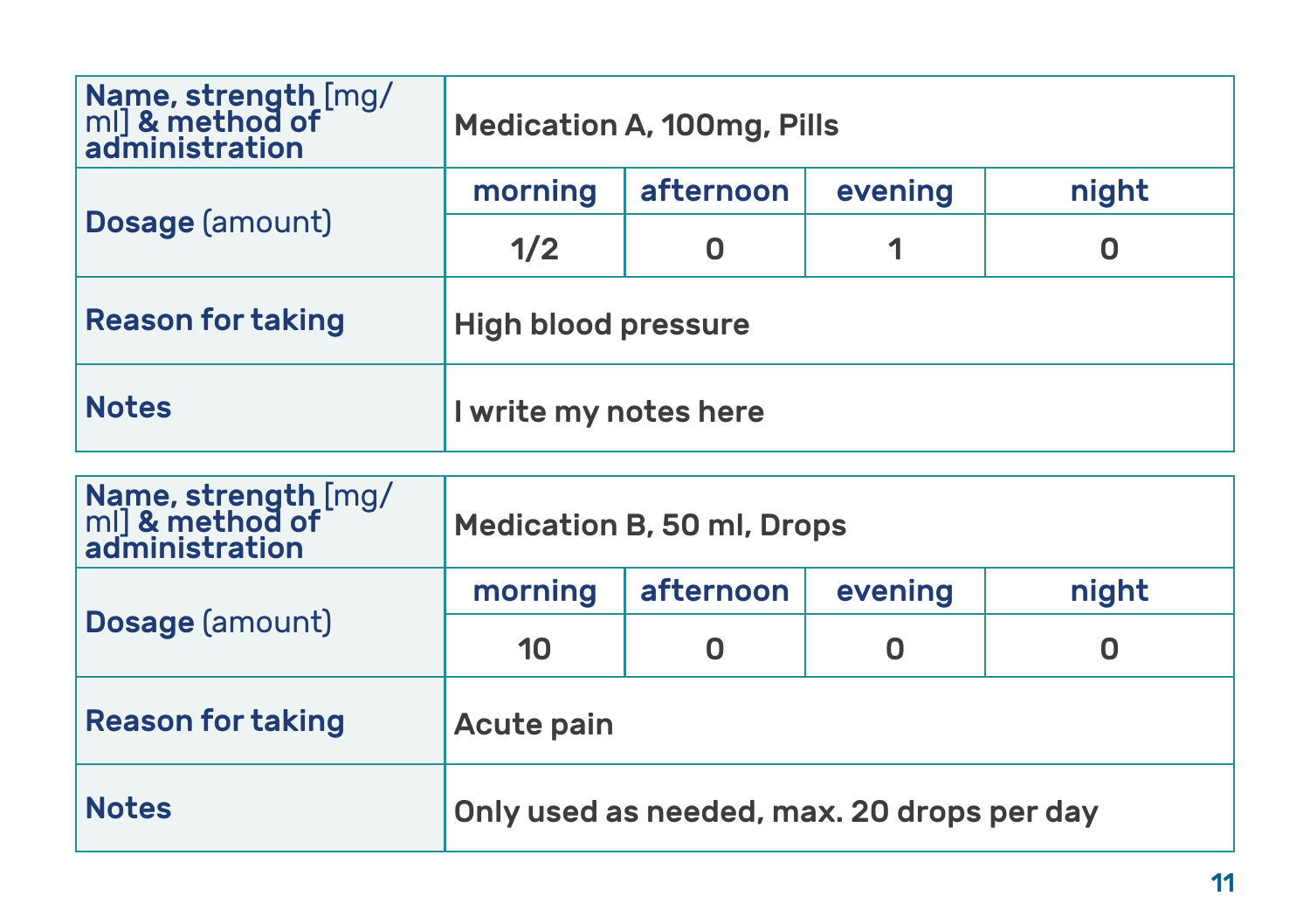| Name, strength [mg/<br>  ml] & method of<br>  administration |         |           |         |       |
|--------------------------------------------------------------|---------|-----------|---------|-------|
|                                                              | morning | afternoon | evening | night |
| <b>Dosage</b> (amount)                                       |         |           |         |       |
| <b>Reason for taking</b>                                     |         |           |         |       |
| <b>Notes</b>                                                 |         |           |         |       |

| Name, strength [mg/<br>ml] & method of<br>administration |         |           |         |       |
|----------------------------------------------------------|---------|-----------|---------|-------|
|                                                          | morning | afternoon | evening | night |
| <b>Dosage</b> (amount)                                   |         |           |         |       |
| <b>Reason for taking</b>                                 |         |           |         |       |
| <b>Notes</b>                                             |         |           |         |       |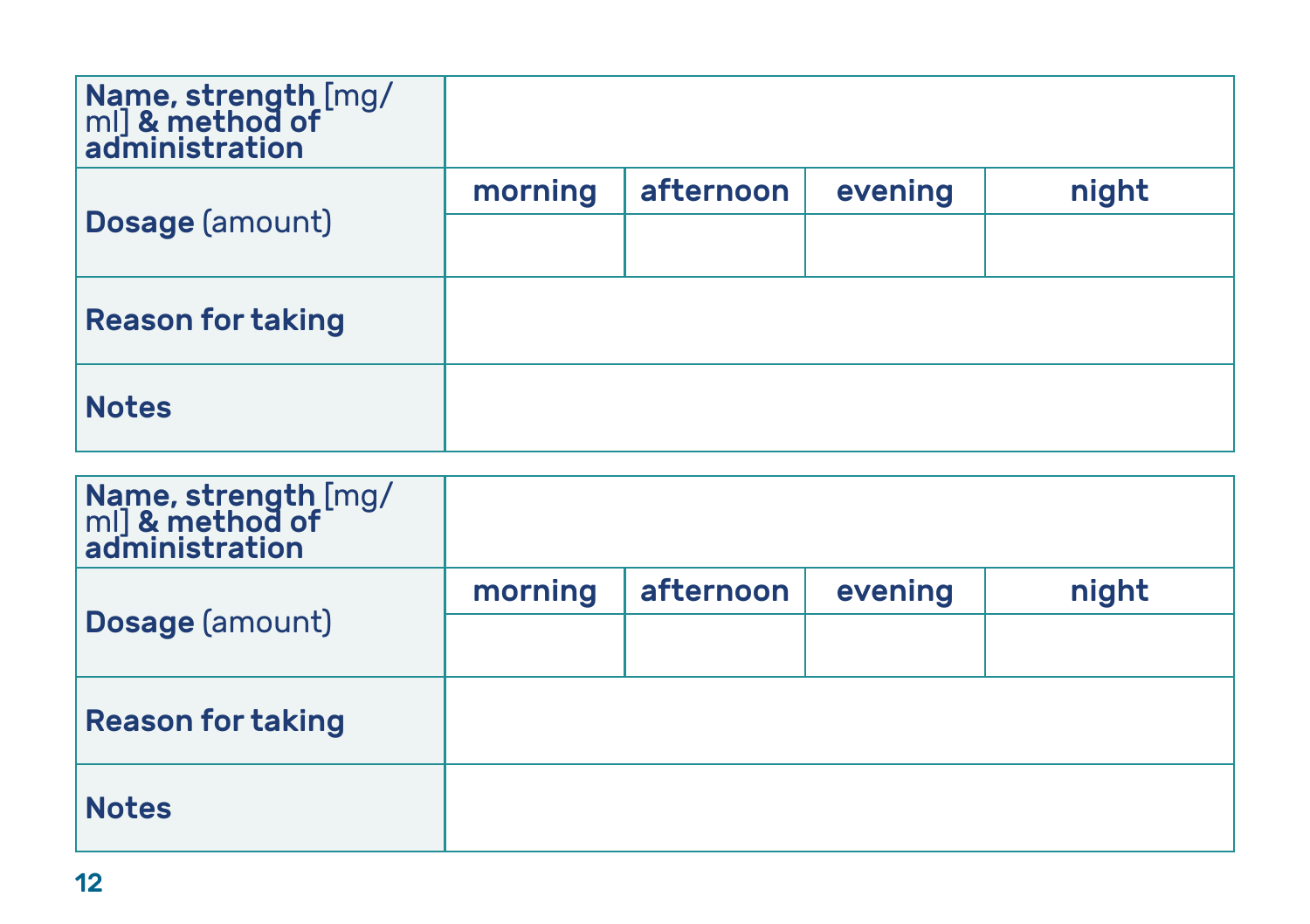| Name, strength [mg/<br>  ml] & method of<br>  administration |         |           |         |       |
|--------------------------------------------------------------|---------|-----------|---------|-------|
|                                                              | morning | afternoon | evening | night |
| Dosage (amount)                                              |         |           |         |       |
| <b>Reason for taking</b>                                     |         |           |         |       |
| <b>Notes</b>                                                 |         |           |         |       |

| Name, strength [mg/<br>ml] & method of<br>administration |         |           |         |       |
|----------------------------------------------------------|---------|-----------|---------|-------|
|                                                          | morning | afternoon | evening | night |
| <b>Dosage</b> (amount)                                   |         |           |         |       |
| <b>Reason for taking</b>                                 |         |           |         |       |
| <b>Notes</b>                                             |         |           |         |       |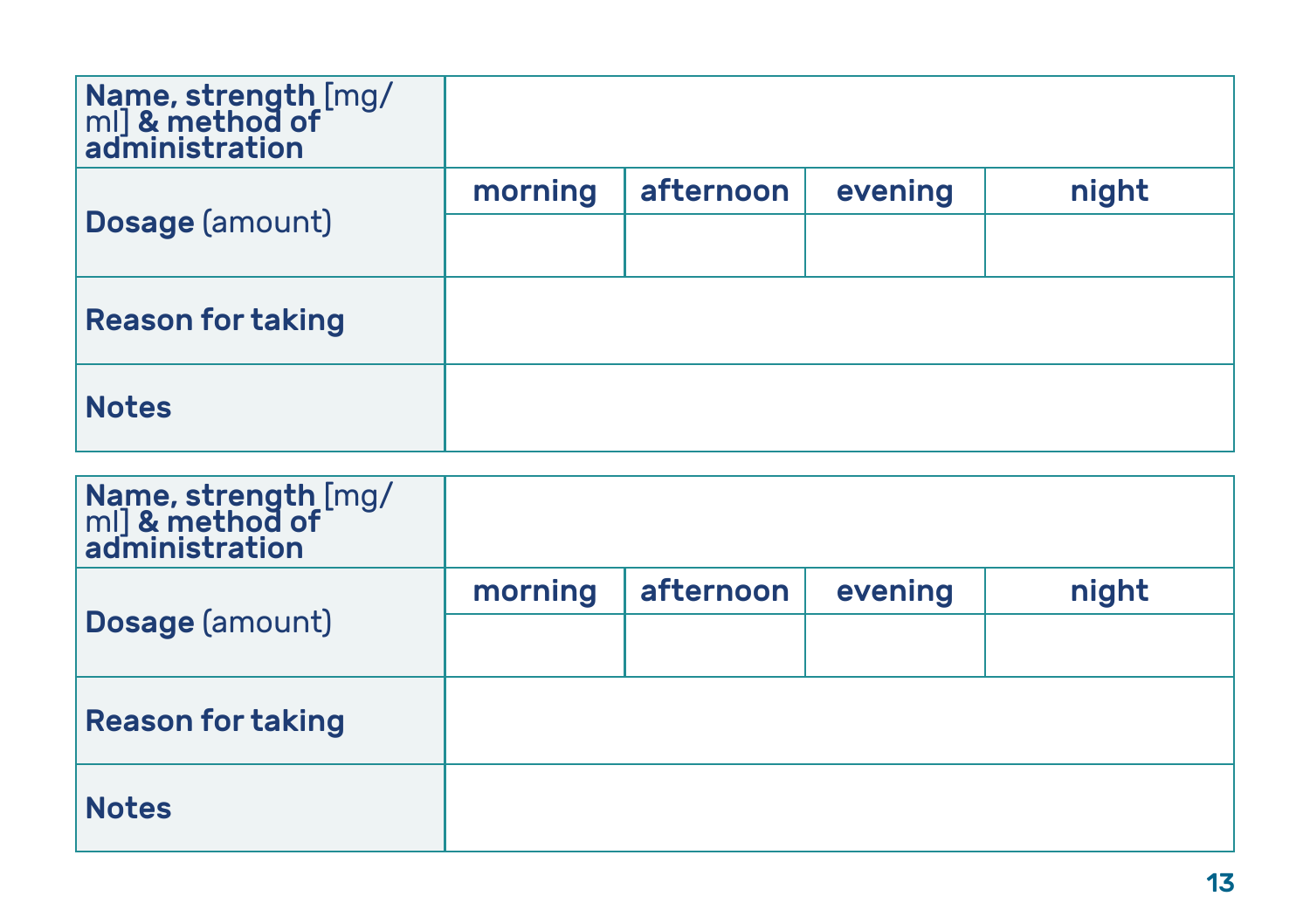| Name, strength [mg/<br>  ml] & method of<br>  administration |         |           |         |       |
|--------------------------------------------------------------|---------|-----------|---------|-------|
|                                                              | morning | afternoon | evening | night |
| <b>Dosage</b> (amount)                                       |         |           |         |       |
| <b>Reason for taking</b>                                     |         |           |         |       |
| <b>Notes</b>                                                 |         |           |         |       |

| Name, strength [mg/<br>ml] & method of<br>administration |         |           |         |       |
|----------------------------------------------------------|---------|-----------|---------|-------|
|                                                          | morning | afternoon | evening | night |
| <b>Dosage</b> (amount)                                   |         |           |         |       |
| <b>Reason for taking</b>                                 |         |           |         |       |
| <b>Notes</b>                                             |         |           |         |       |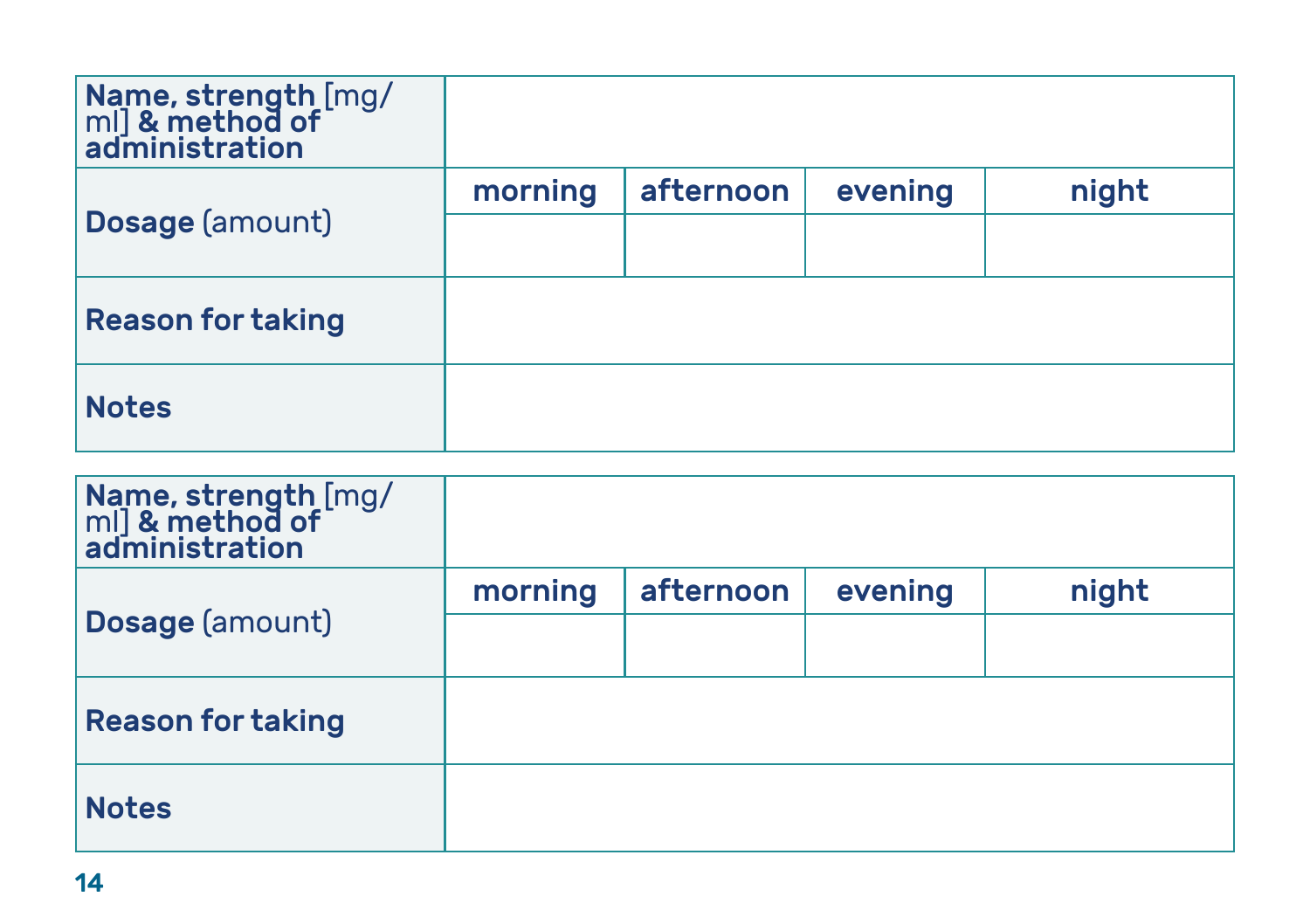| Name, strength [mg/<br>  ml] & method of<br>  administration |         |           |         |       |
|--------------------------------------------------------------|---------|-----------|---------|-------|
|                                                              | morning | afternoon | evening | night |
| Dosage (amount)                                              |         |           |         |       |
| <b>Reason for taking</b>                                     |         |           |         |       |
| <b>Notes</b>                                                 |         |           |         |       |

| Name, strength [mg/<br>ml] & method of<br>administration |         |           |         |       |
|----------------------------------------------------------|---------|-----------|---------|-------|
|                                                          | morning | afternoon | evening | night |
| <b>Dosage</b> (amount)                                   |         |           |         |       |
| <b>Reason for taking</b>                                 |         |           |         |       |
| <b>Notes</b>                                             |         |           |         |       |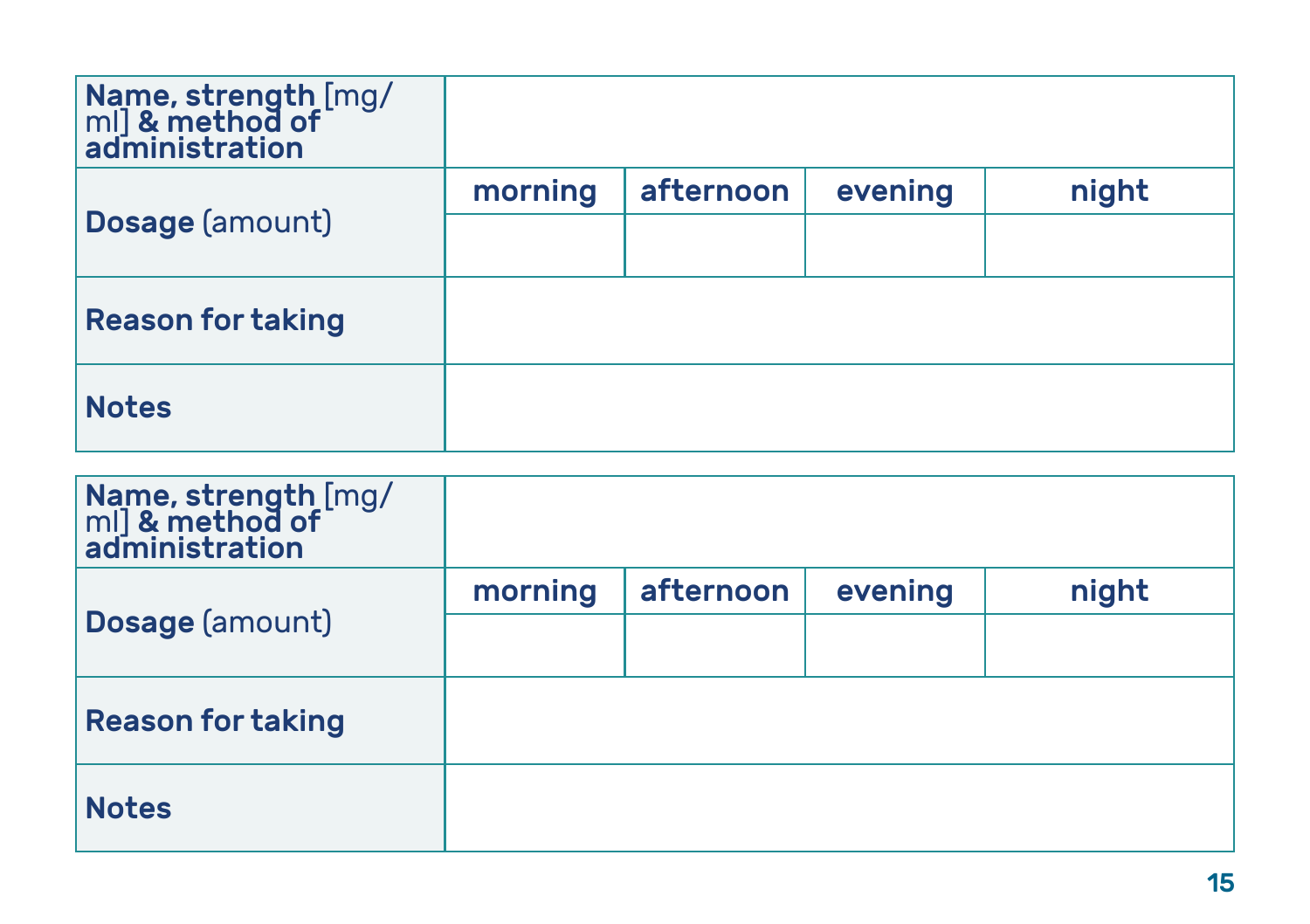| Name, strength [mg/<br>  ml] & method of<br>  administration |         |           |         |       |
|--------------------------------------------------------------|---------|-----------|---------|-------|
|                                                              | morning | afternoon | evening | night |
| <b>Dosage</b> (amount)                                       |         |           |         |       |
| <b>Reason for taking</b>                                     |         |           |         |       |
| <b>Notes</b>                                                 |         |           |         |       |

| Name, strength [mg/<br>ml] & method of<br>administration |         |           |         |       |
|----------------------------------------------------------|---------|-----------|---------|-------|
|                                                          | morning | afternoon | evening | night |
| <b>Dosage</b> (amount)                                   |         |           |         |       |
| <b>Reason for taking</b>                                 |         |           |         |       |
| <b>Notes</b>                                             |         |           |         |       |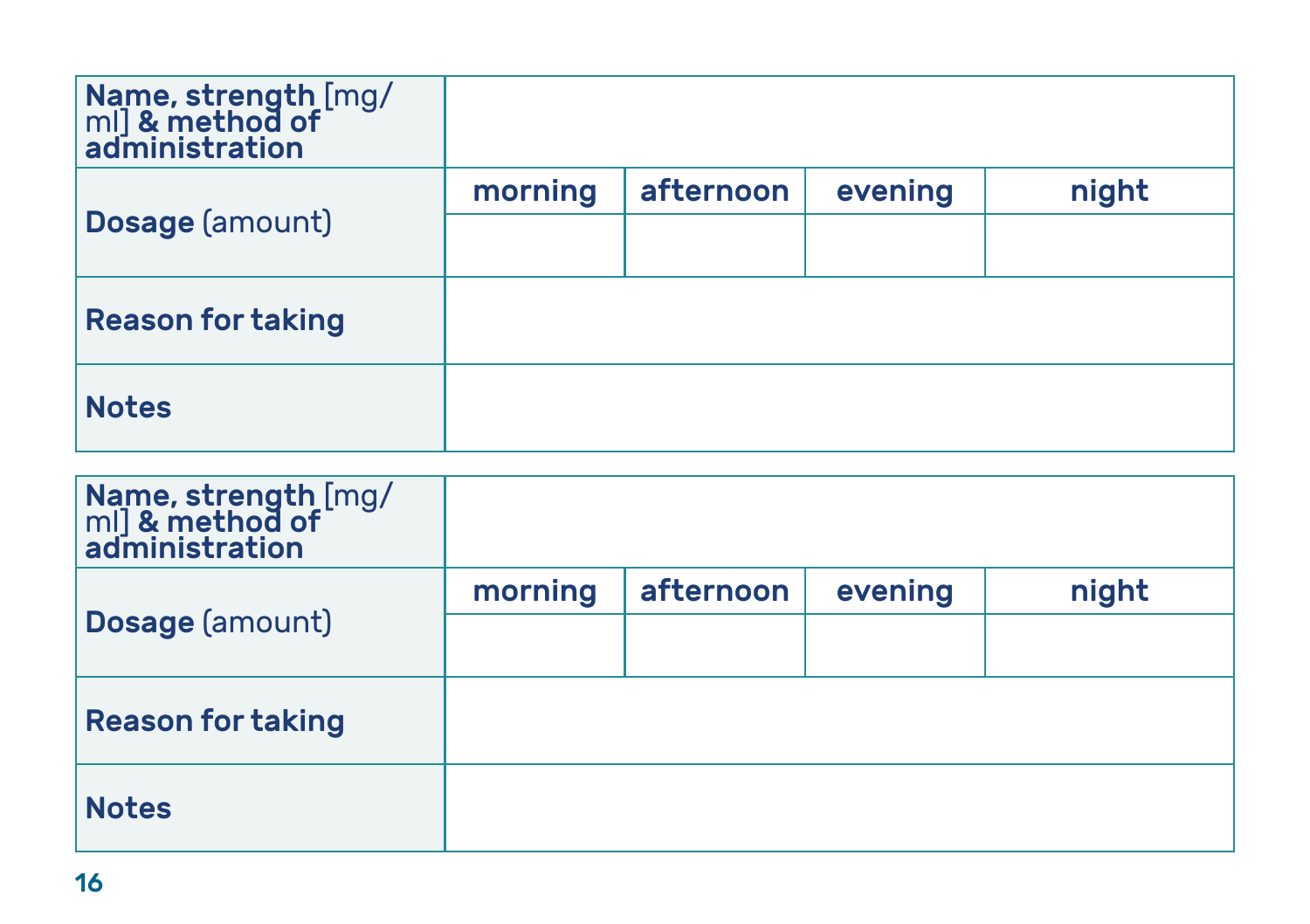| Name, strength [mg/<br>  ml] & method of<br>  administration |         |           |         |       |
|--------------------------------------------------------------|---------|-----------|---------|-------|
|                                                              | morning | afternoon | evening | night |
| <b>Dosage</b> (amount)                                       |         |           |         |       |
| <b>Reason for taking</b>                                     |         |           |         |       |
| <b>Notes</b>                                                 |         |           |         |       |

| Name, strength [mg/<br>ml] & method of<br>administration |         |           |         |       |
|----------------------------------------------------------|---------|-----------|---------|-------|
|                                                          | morning | afternoon | evening | night |
| <b>Dosage</b> (amount)                                   |         |           |         |       |
| <b>Reason for taking</b>                                 |         |           |         |       |
| <b>Notes</b>                                             |         |           |         |       |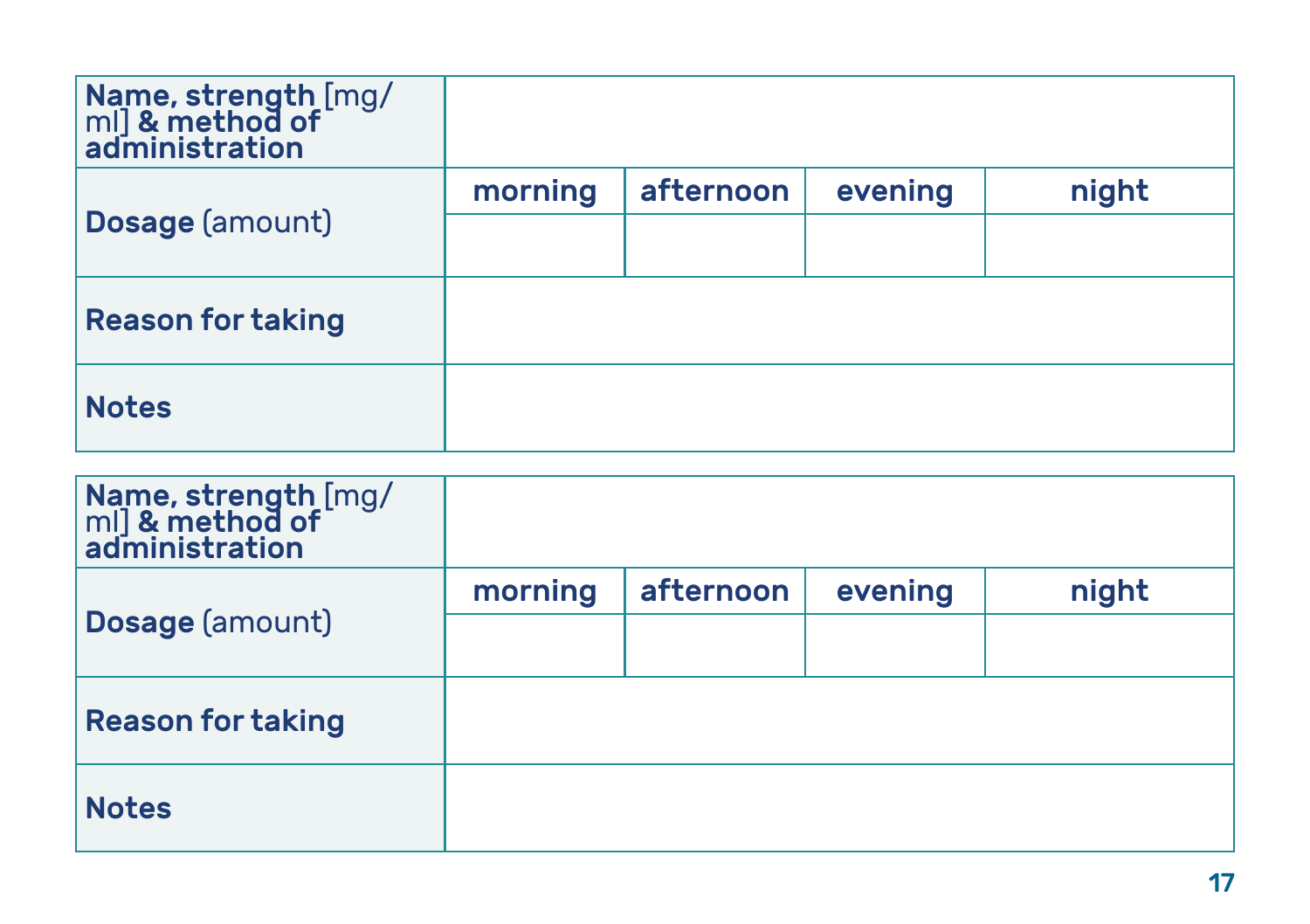| <b>I Have</b>                    |  |
|----------------------------------|--|
| <b>These</b><br><b>Allergies</b> |  |
|                                  |  |
|                                  |  |
|                                  |  |

Please check:

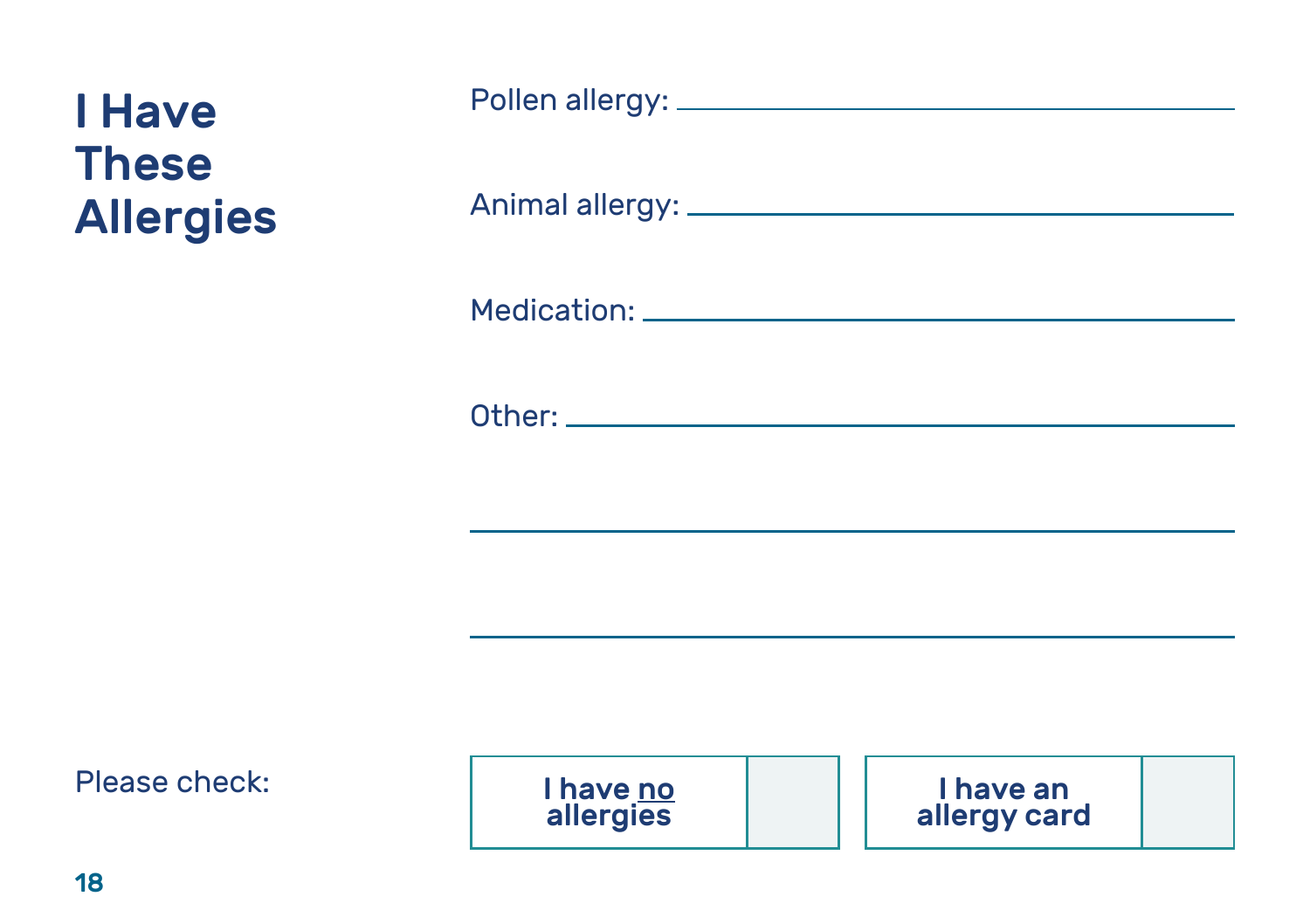# I Have **These** Intolerances

Fructose Lactose  $\Box$  Gluten Histamine

Other:



Please check:

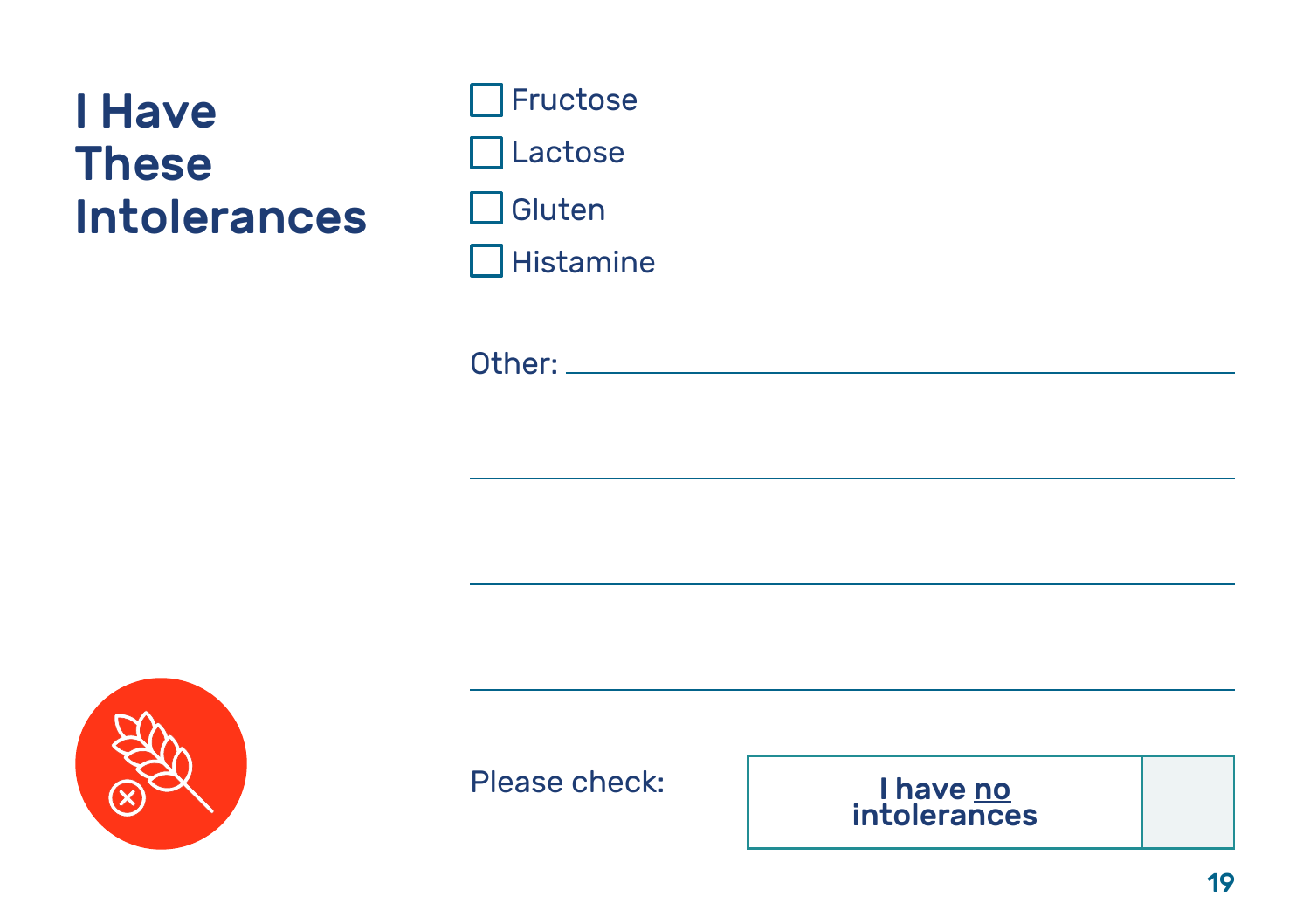# I Describe my Pain!

### If I have pain, I describe it on the following pages:

I have 4 pages for each pain. I can note 3 different pains - one after the other!

The example on page 21 shows how I indicate the strength and the location of the pain. On the scale from 1 to 10 I mark with an X, how strong **I feel the pain**  $(1 = \text{very little pain}, 10 = \text{strongest pain})$ imaginable); On the body I mark with an X, where the pain occurs.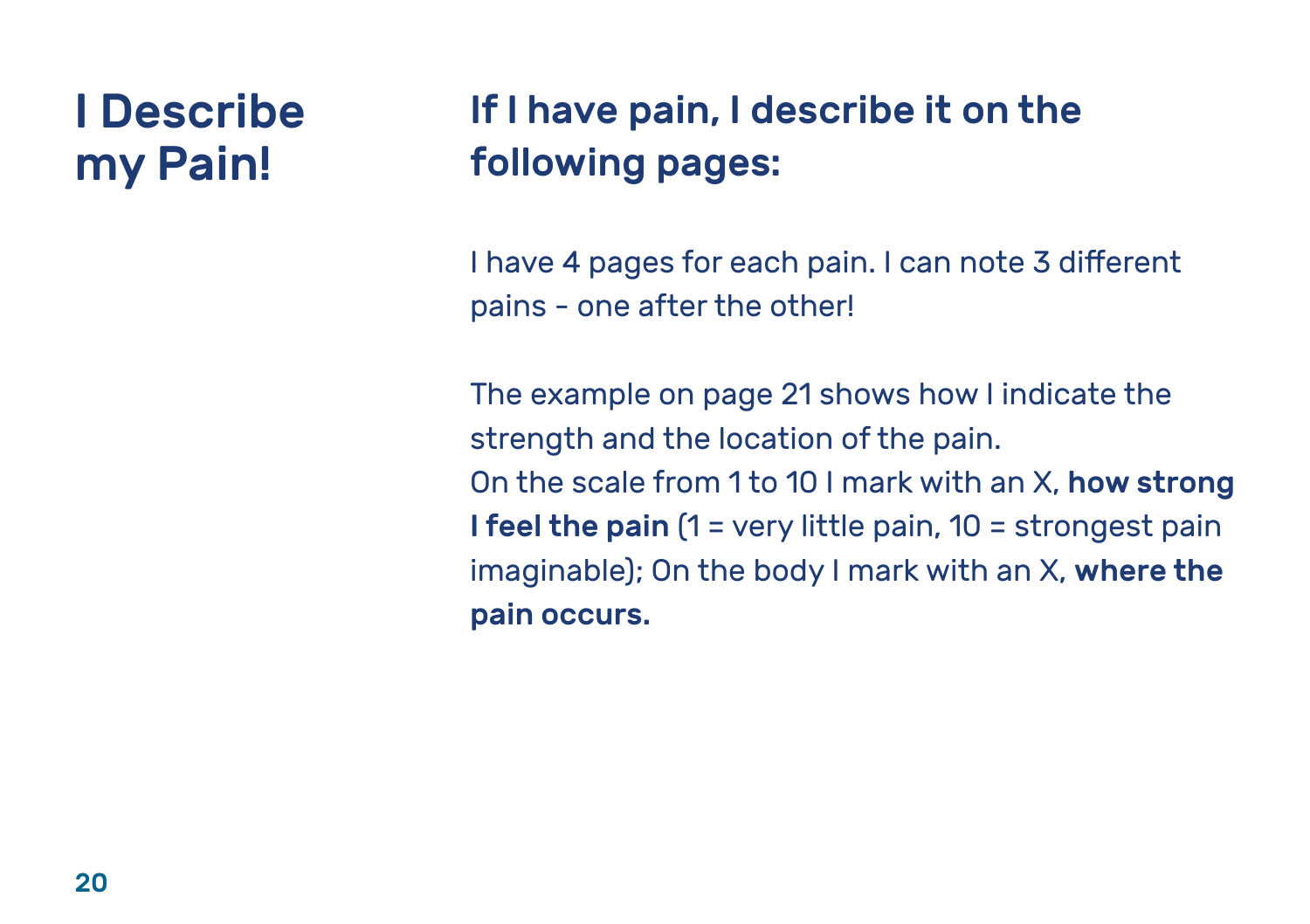### Example  $\vert$  1

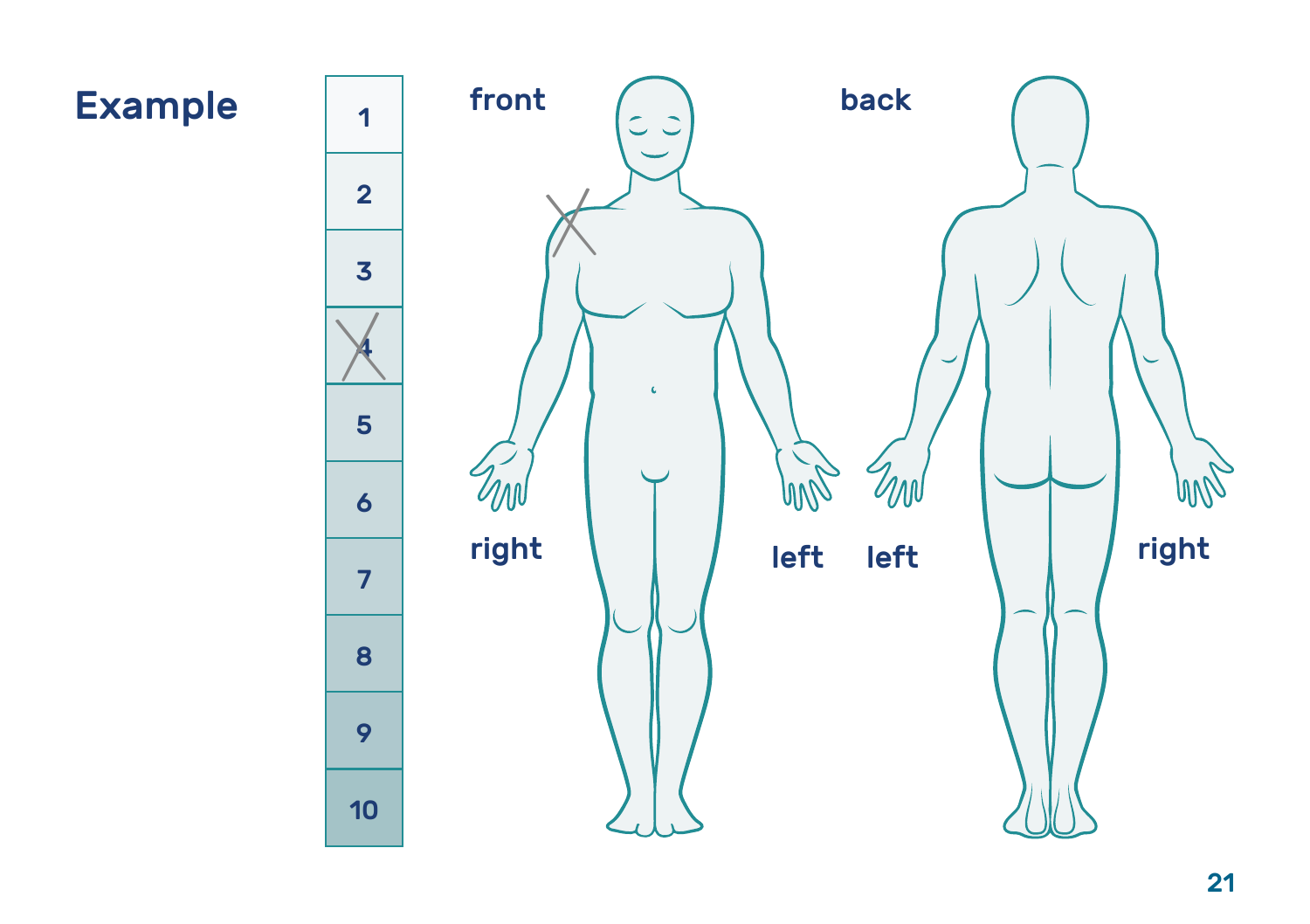## Pain 1 I only note one pain here

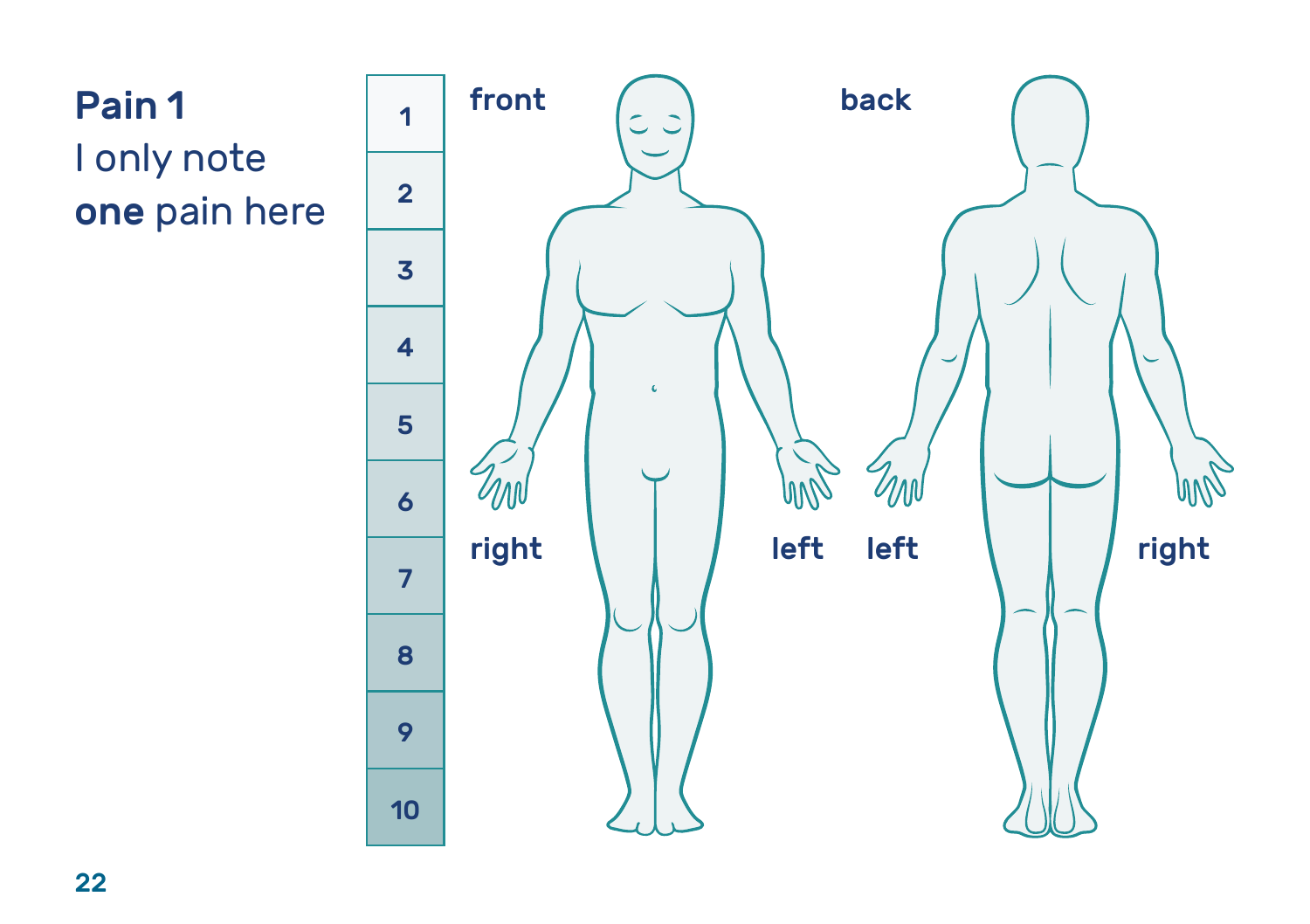### Pain 1 is: (multiple answers possible)



 $\Box$  drilling

#### Further comments: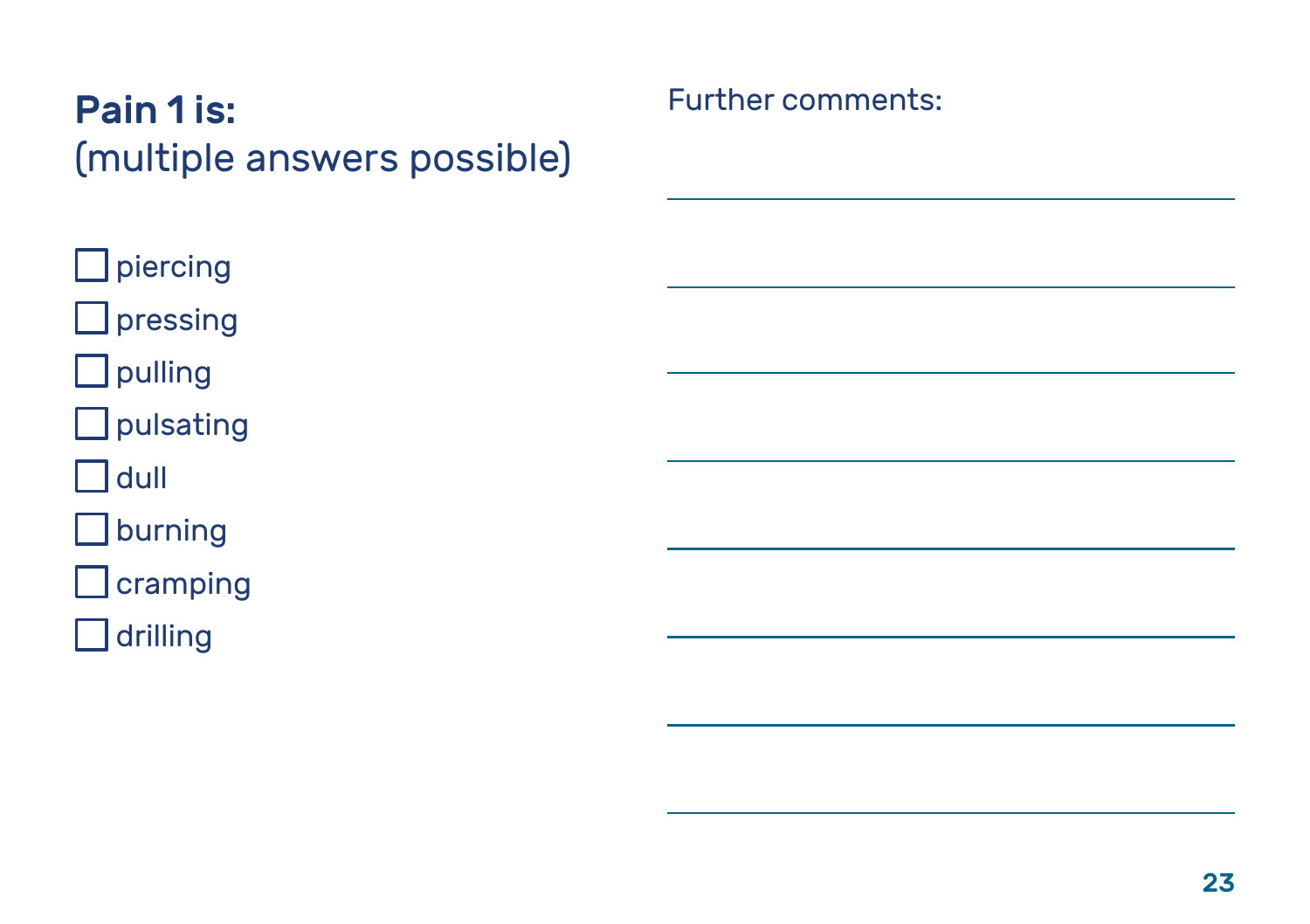### I have pain 1: (multiple answers possible)

- after waking up
- in the early morning
- in the late morning
- around lunch time
- in the early afternoon
- in the late afternoon

#### in the evening

- constantly
- variable (cannot be assigned to a specific time)

#### Further comments: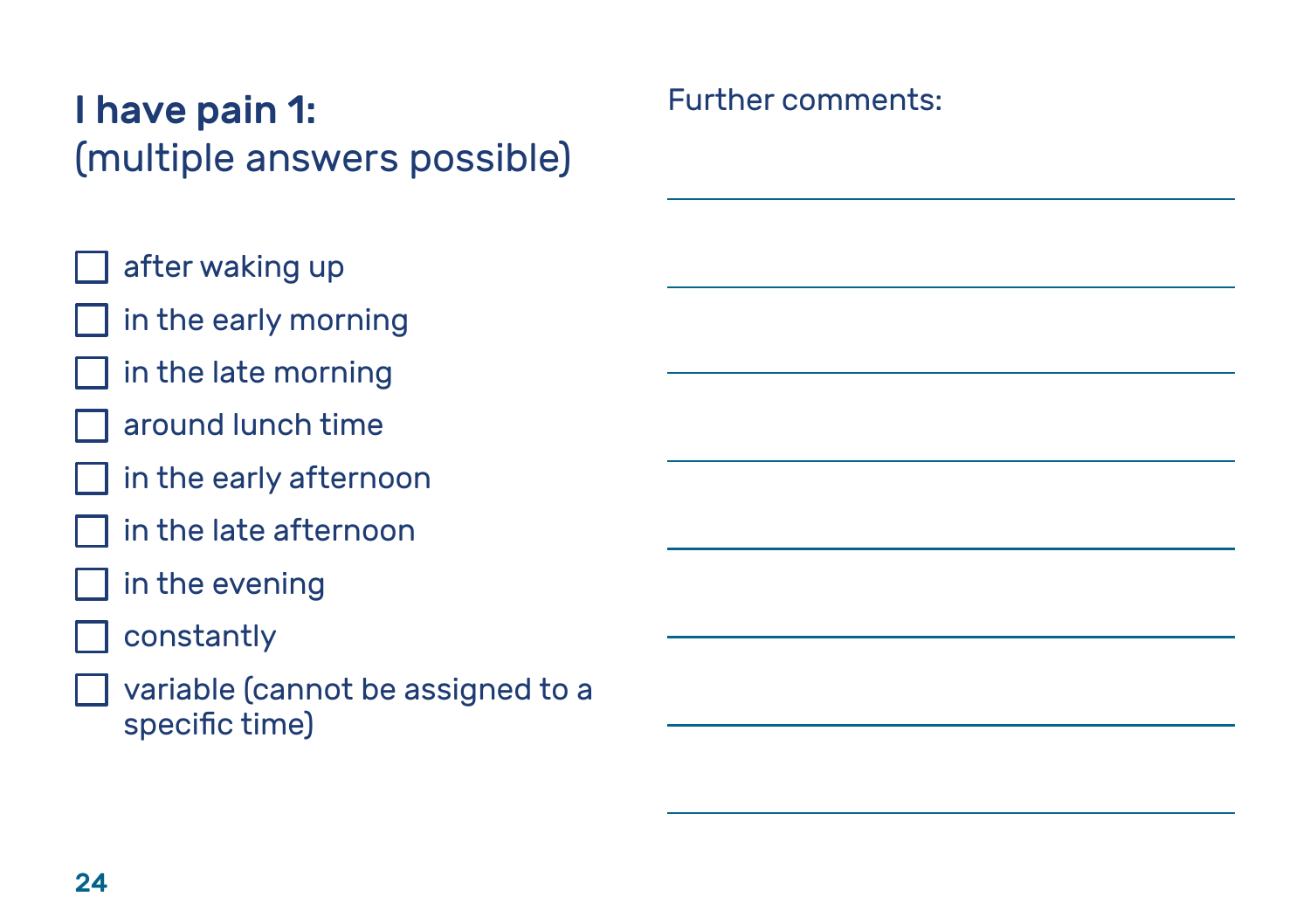#### Pain 1 is triggered by:

This has helped to relieve pain 1:

This did not help to relieve pain 1: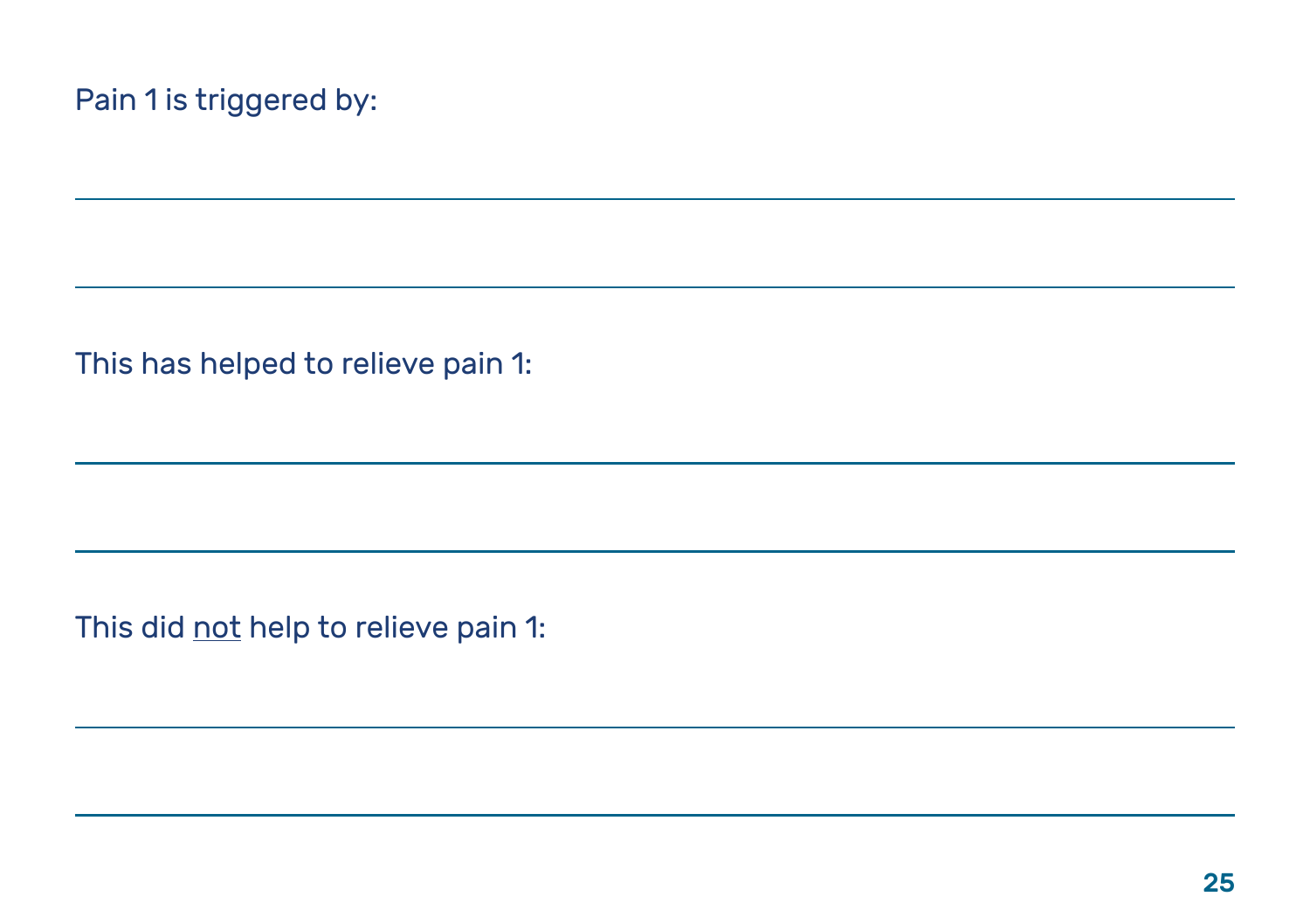## Pain 2 I only note one pain here

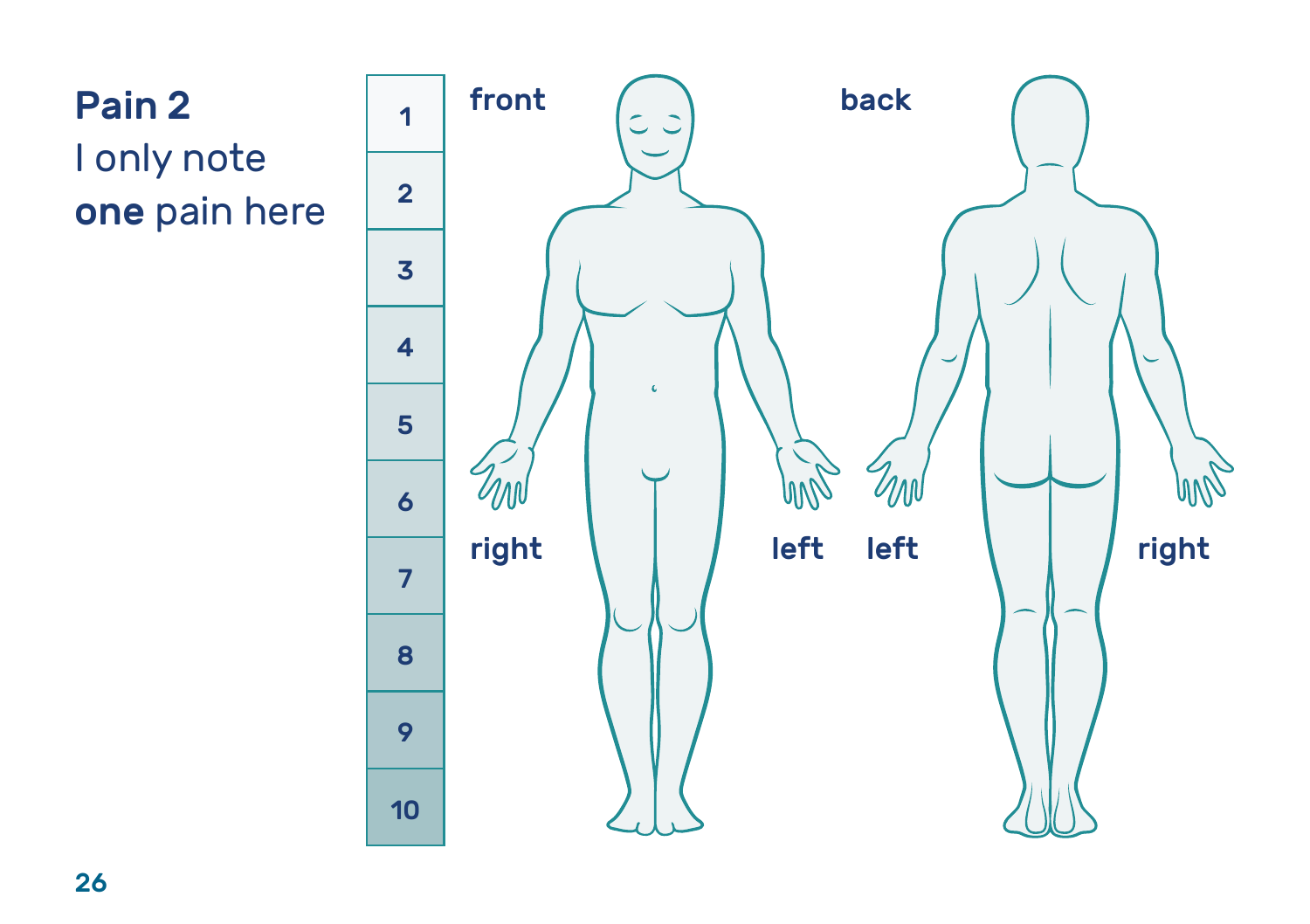### Pain 2 is: (multiple answers possible)



 $\Box$  drilling

Further comments: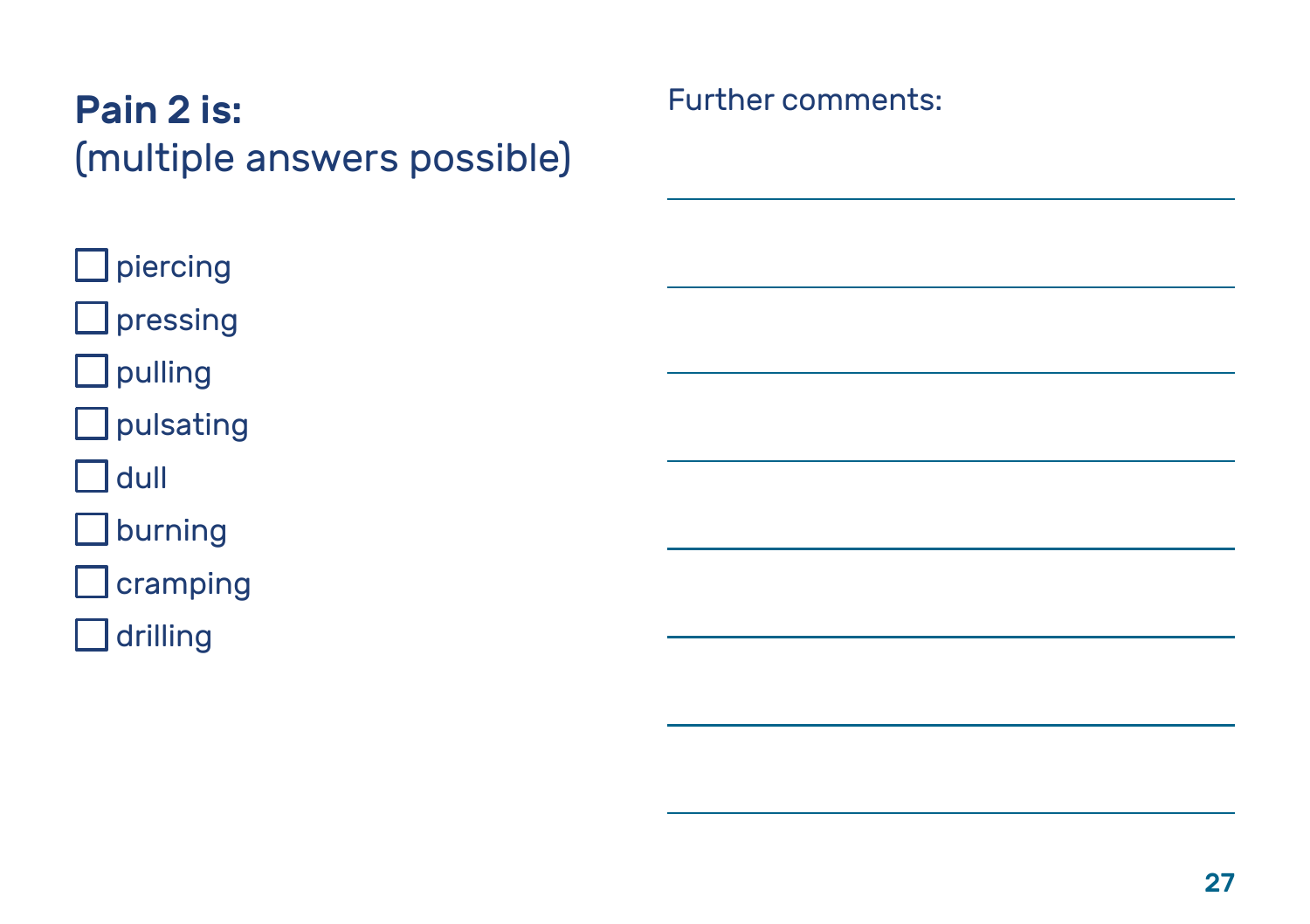### I have pain 2: (multiple answers possible)

- after waking up
- in the early morning
- in the late morning
- around lunch time
- in the early afternoon
- in the late afternoon

#### in the evening

- constantly
- variable (cannot be assigned to a specific time)

#### Further comments: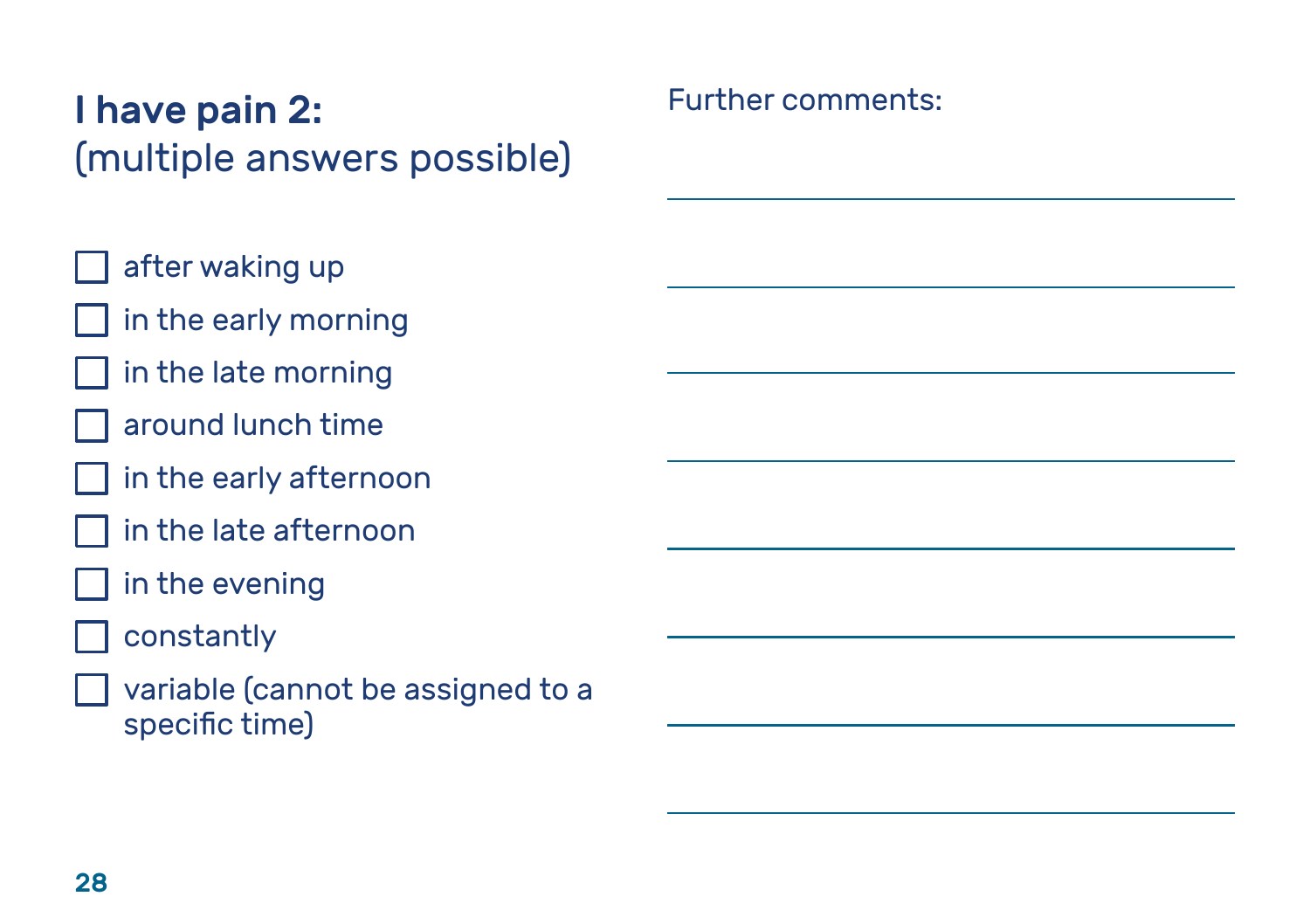#### Pain 2 is triggered by:

This has helped to relieve pain 2:

This did not help to relieve pain 2: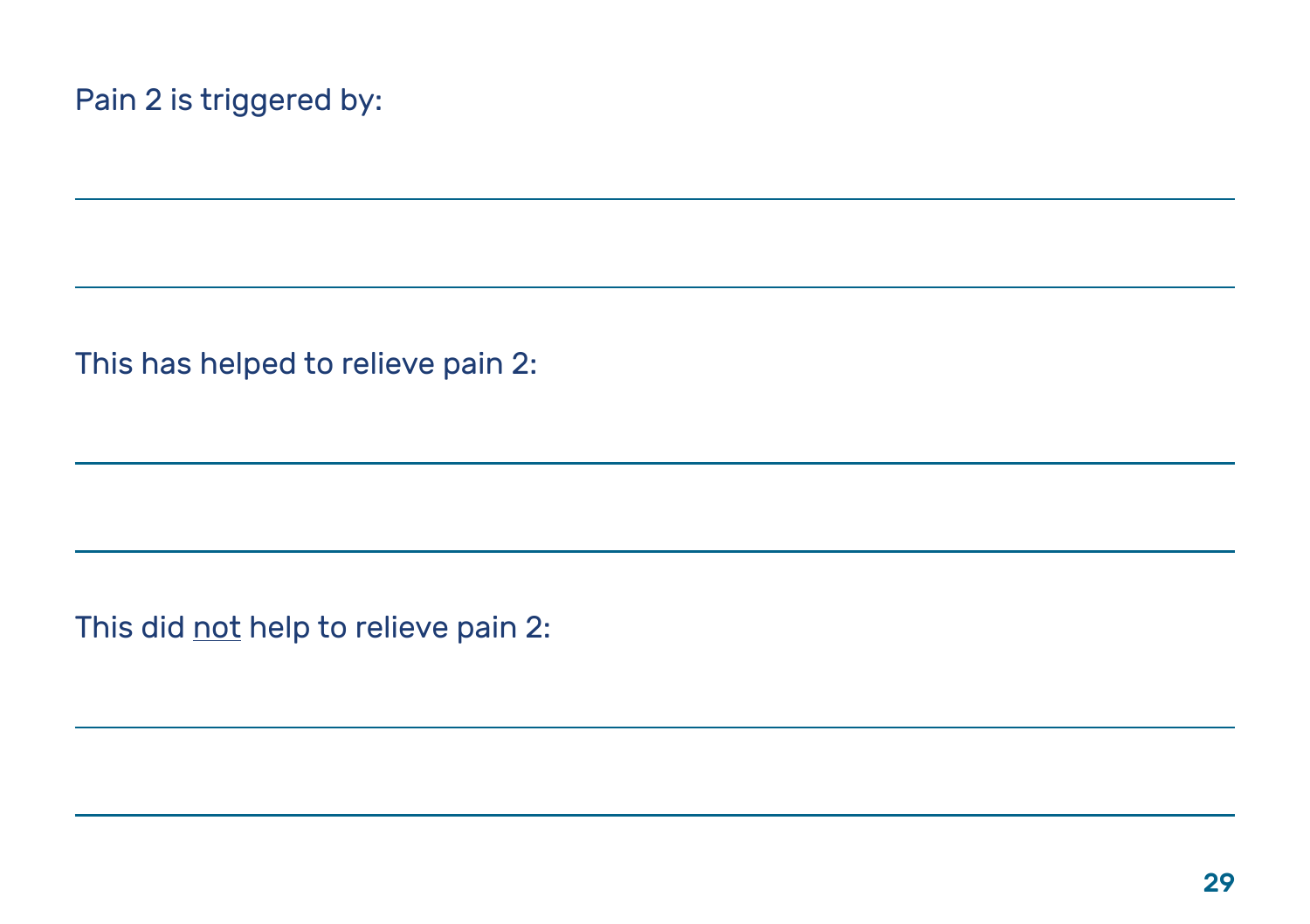## Pain 3 I only note one pain here

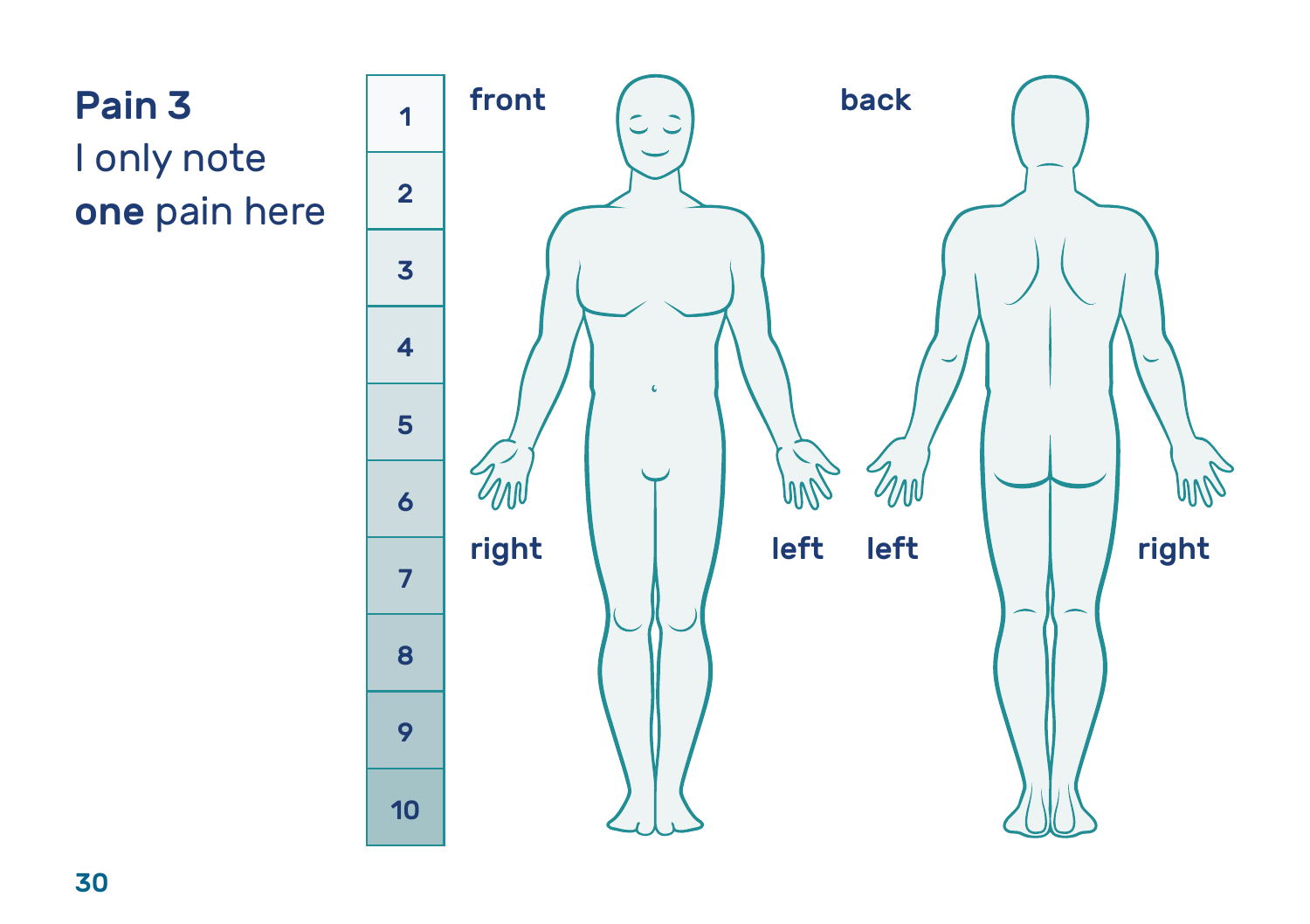### Pain 3 is: (multiple answers possible)



 $\Box$  drilling

#### Further comments: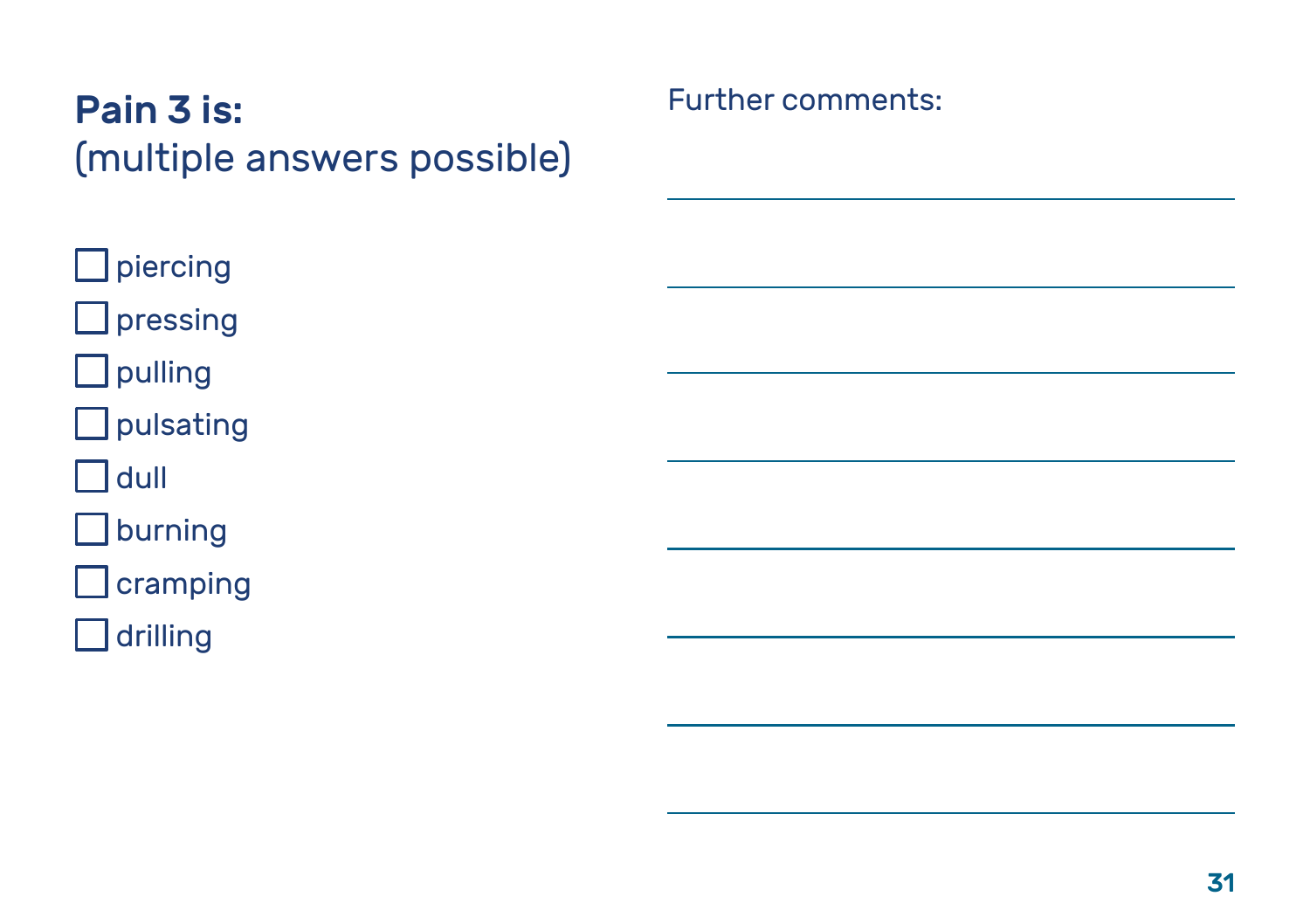### I have pain 3: (multiple answers possible)

- after waking up
- in the early morning
- in the late morning
- around lunch time
- in the early afternoon
- in the late afternoon

#### in the evening

- constantly
- variable (cannot be assigned to a specific time)

#### Further comments: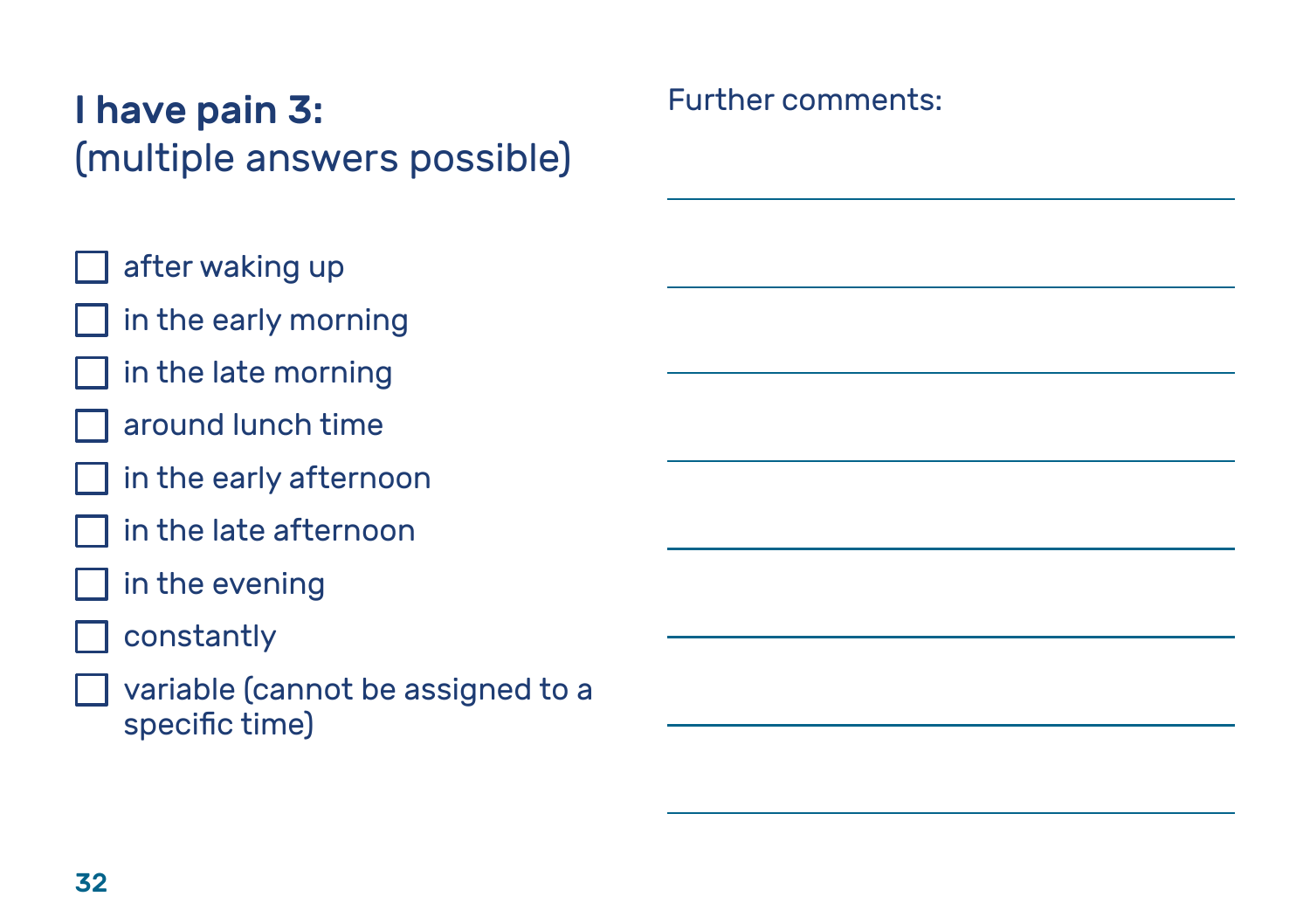#### Pain 3 is triggered by:

This has helped to relieve pain 3:

This did not help to relieve pain 3: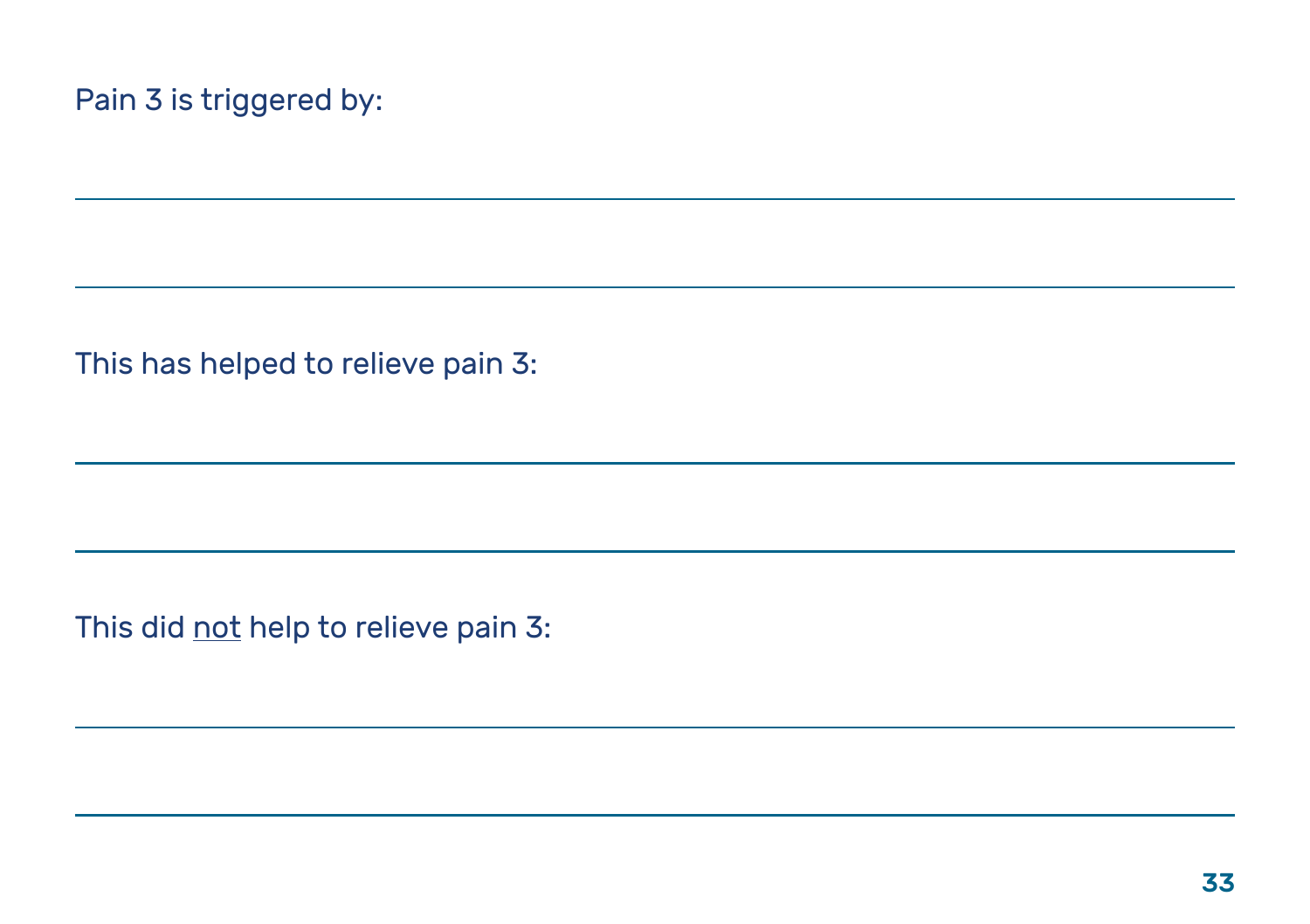

The next pages are for my questions!

These are some possible questions that I could ask:

- + What do I have?
- + What are possible causes of the illness?
- + What (other) possibilities of examination / treatment do I have?
- + What are the benefits and risks (interactions and side effects) of the different options?



During the consultation, I may be nervous/ flustered. Then, my notes may be useful.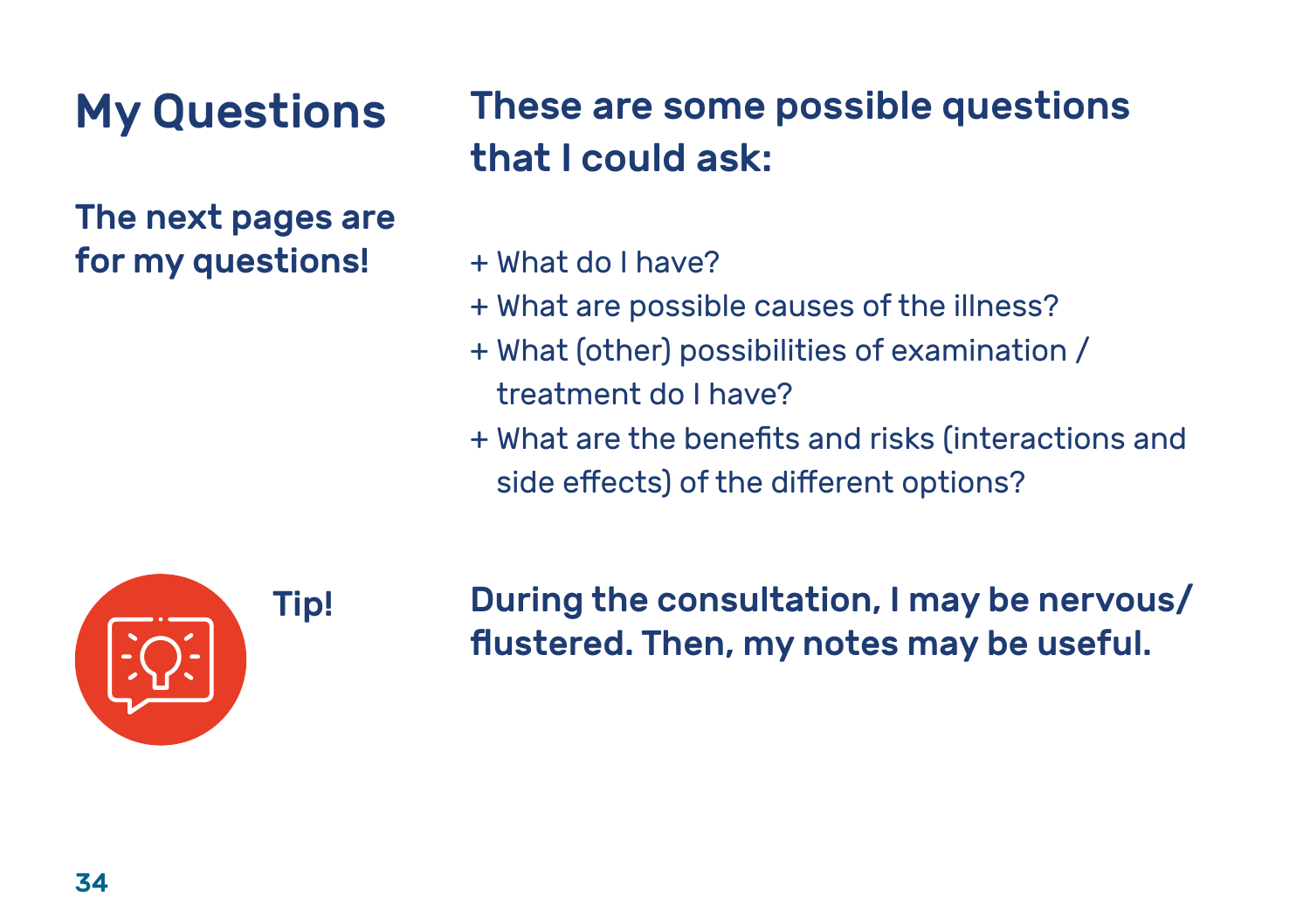

### These are some possible questions that I could ask:

- + Can the treatment have a negative effect on my daily life?
- + When can I expect an improvement?
- + How long should I take the medicine?
- + What can I do myself?
- + What happens if I do nothing?
- + Where can I get further help (e.g. home care)?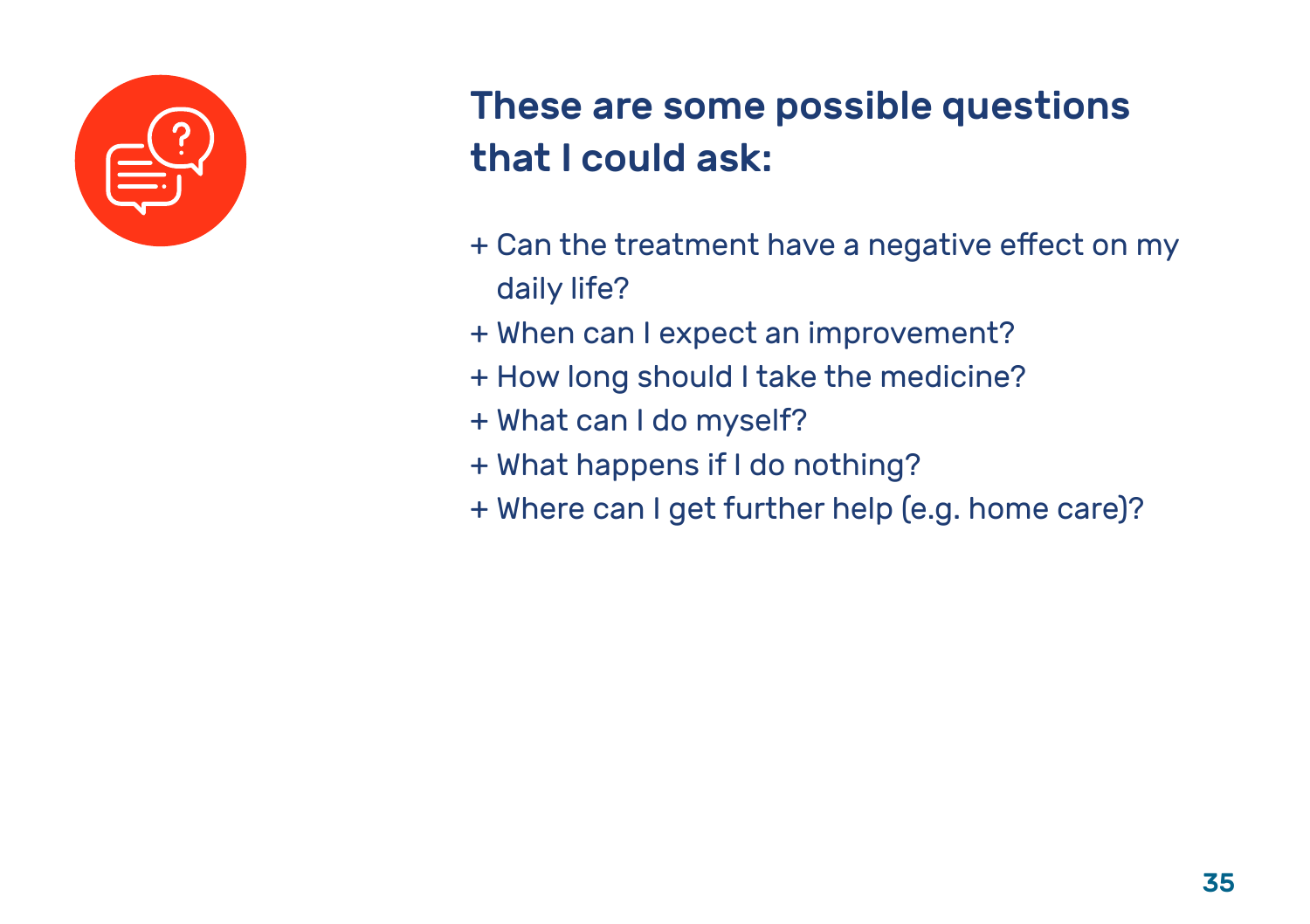#### My questions (Examples on pages 34 / 35)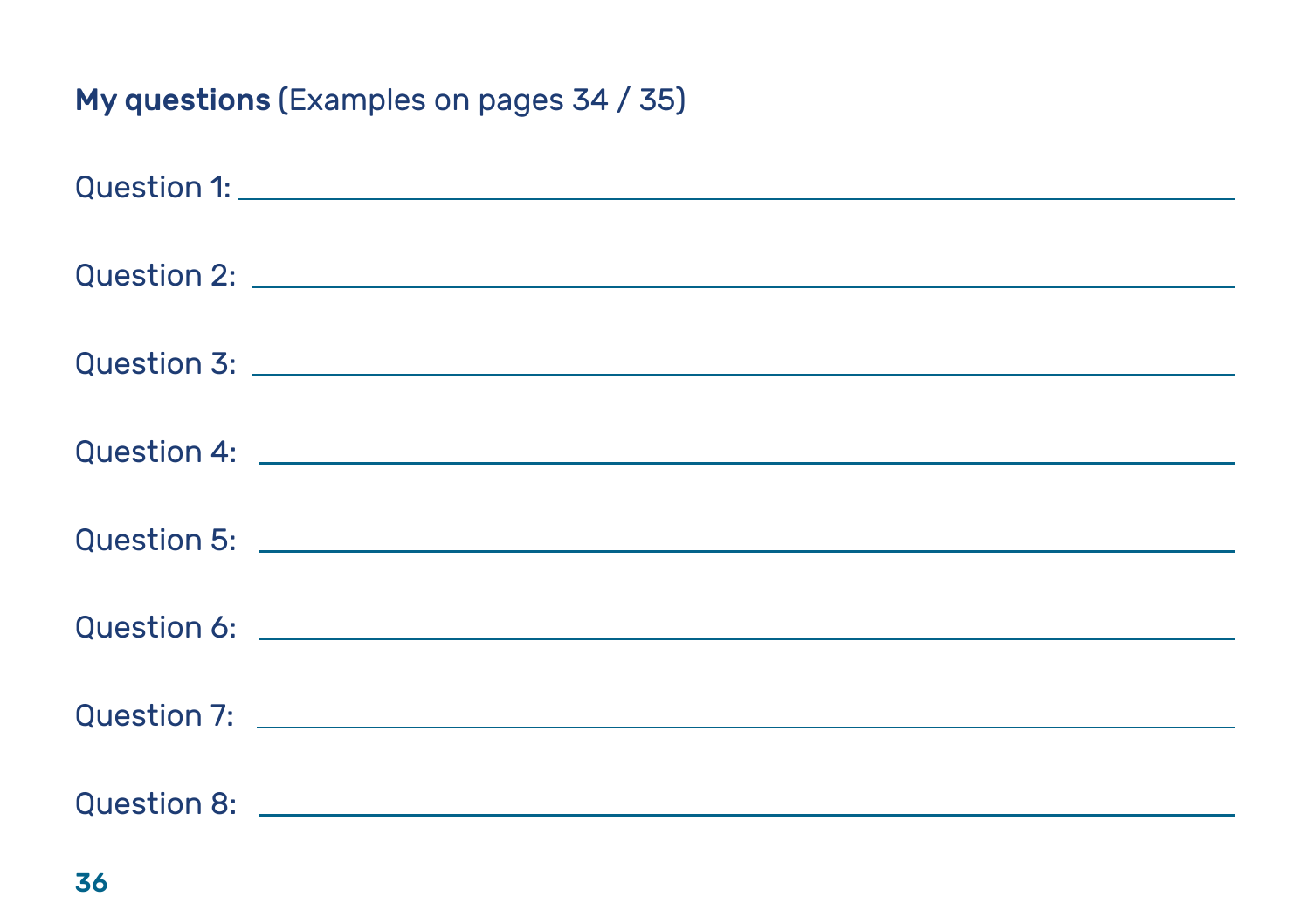#### My questions (Examples on pages 34 / 35)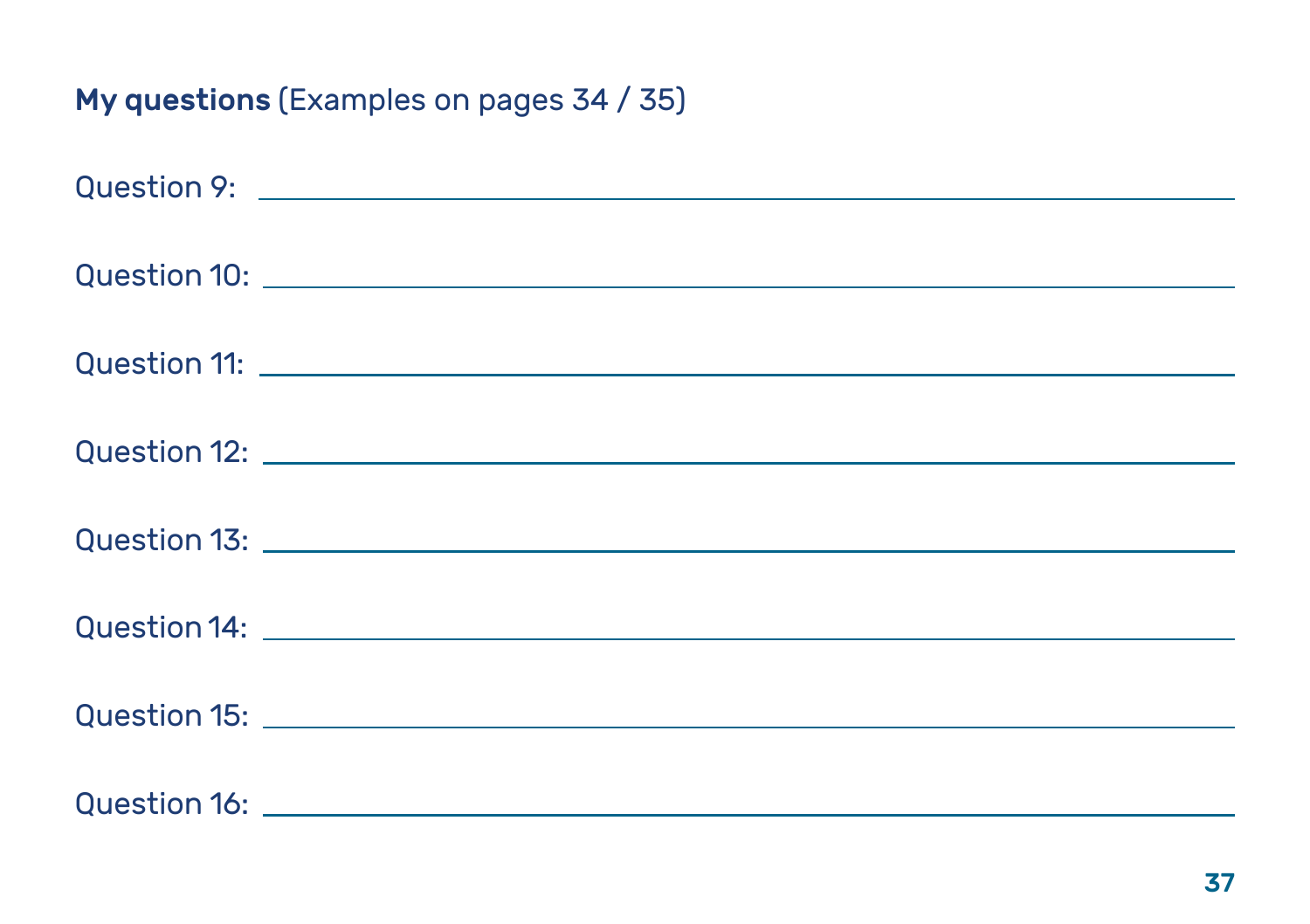#### My questions (Examples on pages 34 / 35)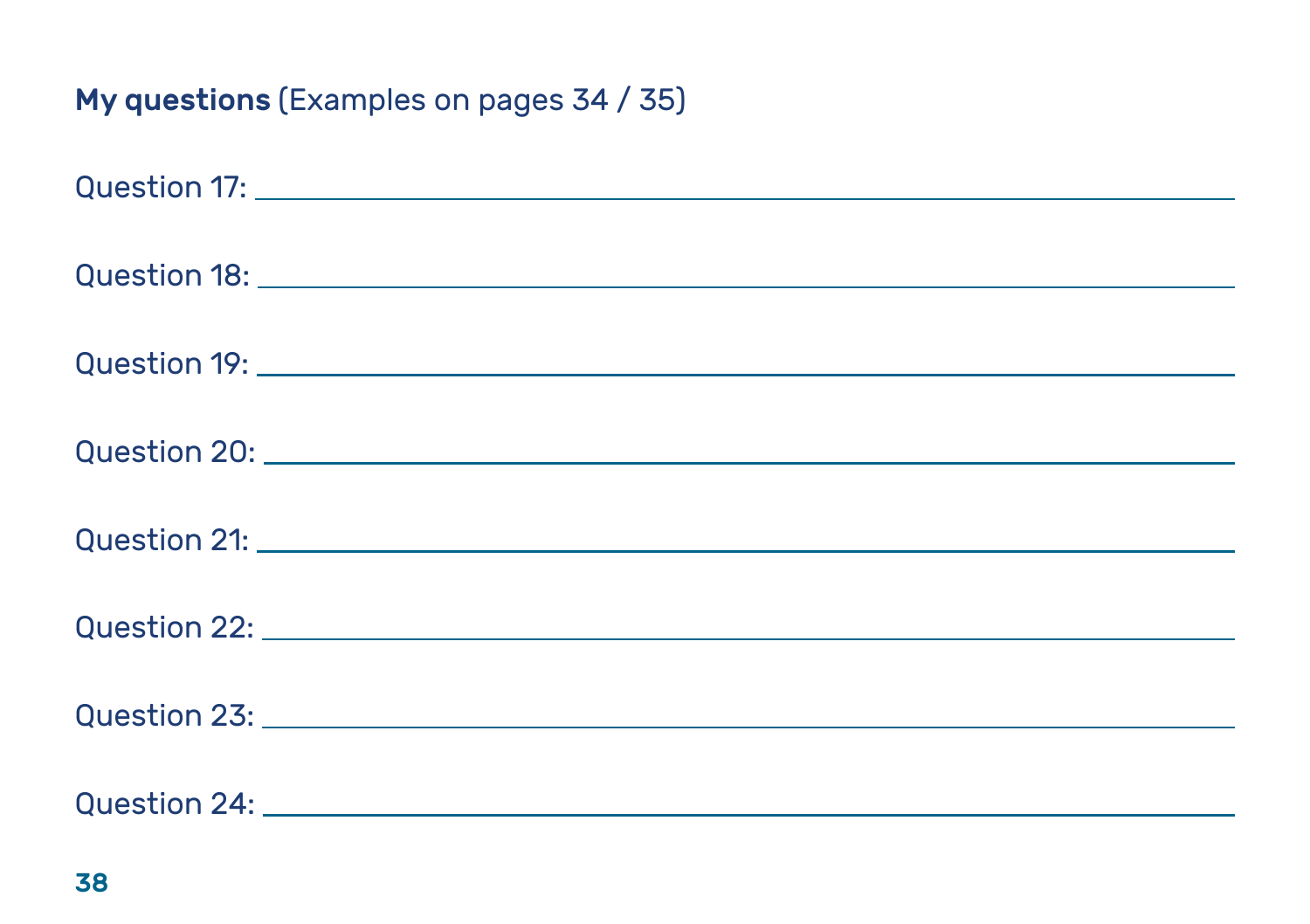#### I suspect that my symptoms are being caused by the following: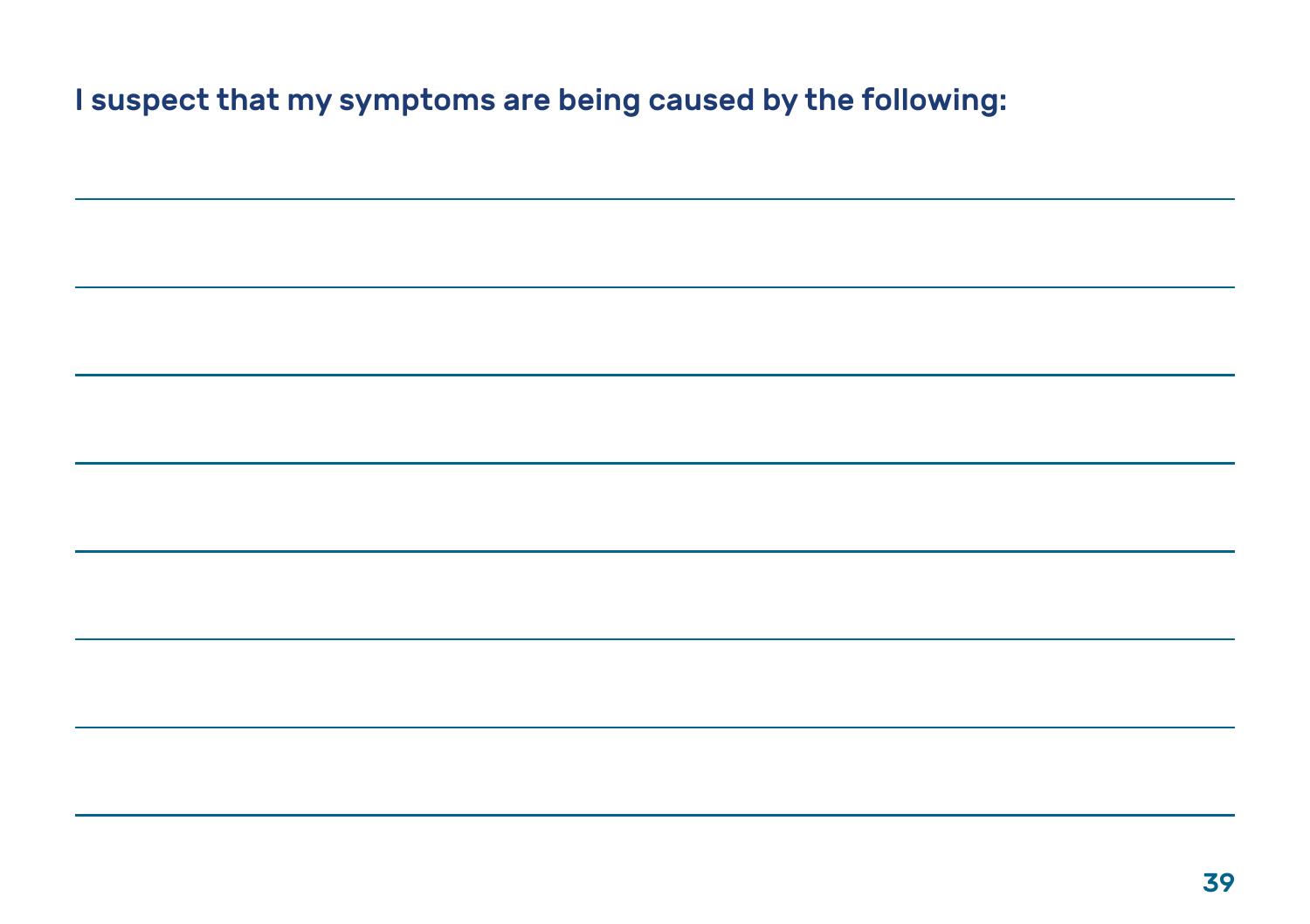# Notes

During the consultation my person of trust and I take notes!

### Why should I take notes?

It is hardly possible to remember all information! Later on, I will need this information for a wellinformed decision that suits me.

### What content should I take notes on?

I should ask everything I have noted on pages 36 to 39 and I should write down the answers.

### What can I do as an alternative?

If I can't take notes, I could ask my counterpart for permission to record the conversation on a smartphone. Then I can listen to it at home and write down what is important.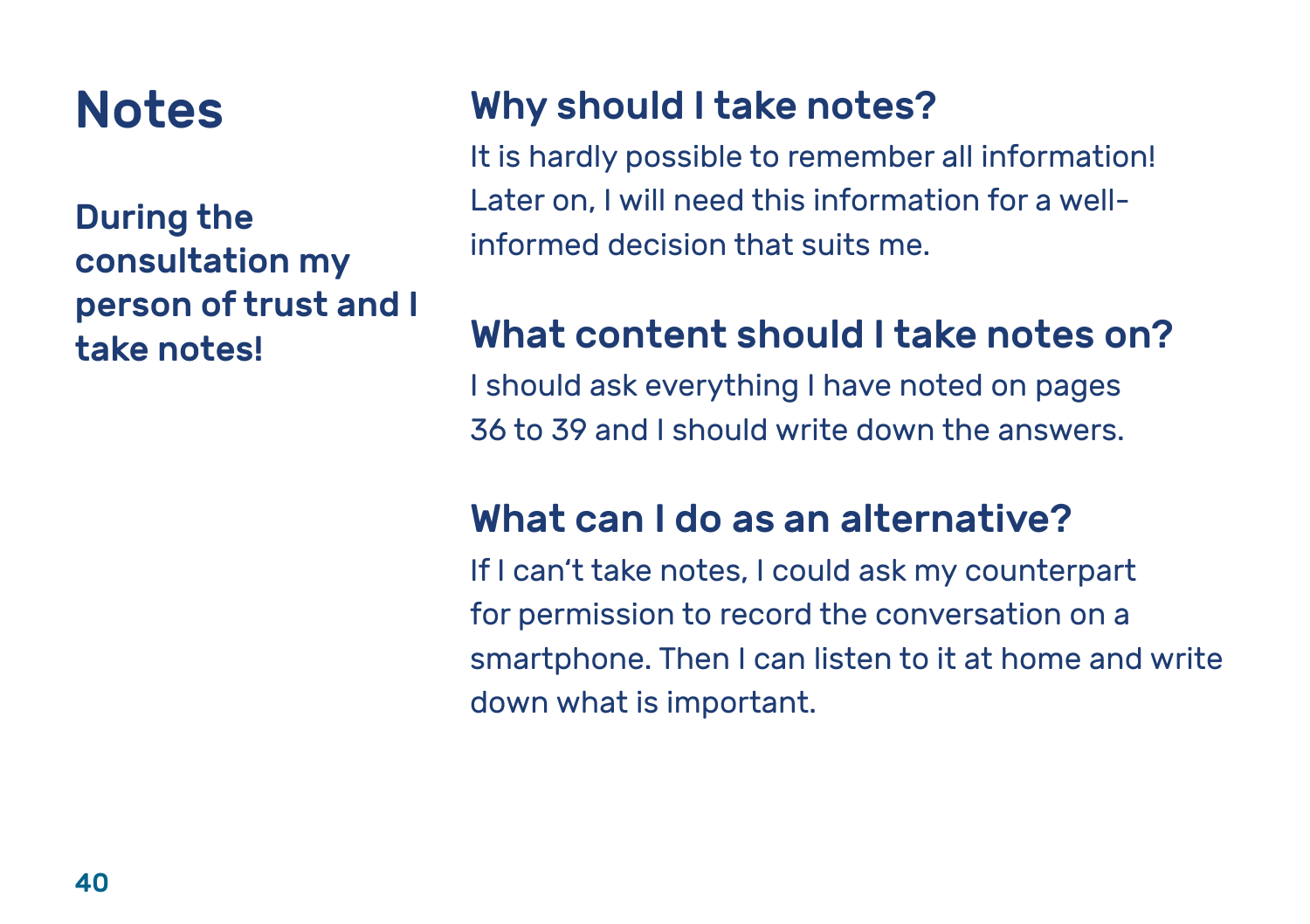| __       |
|----------|
| --<br>زم |
|          |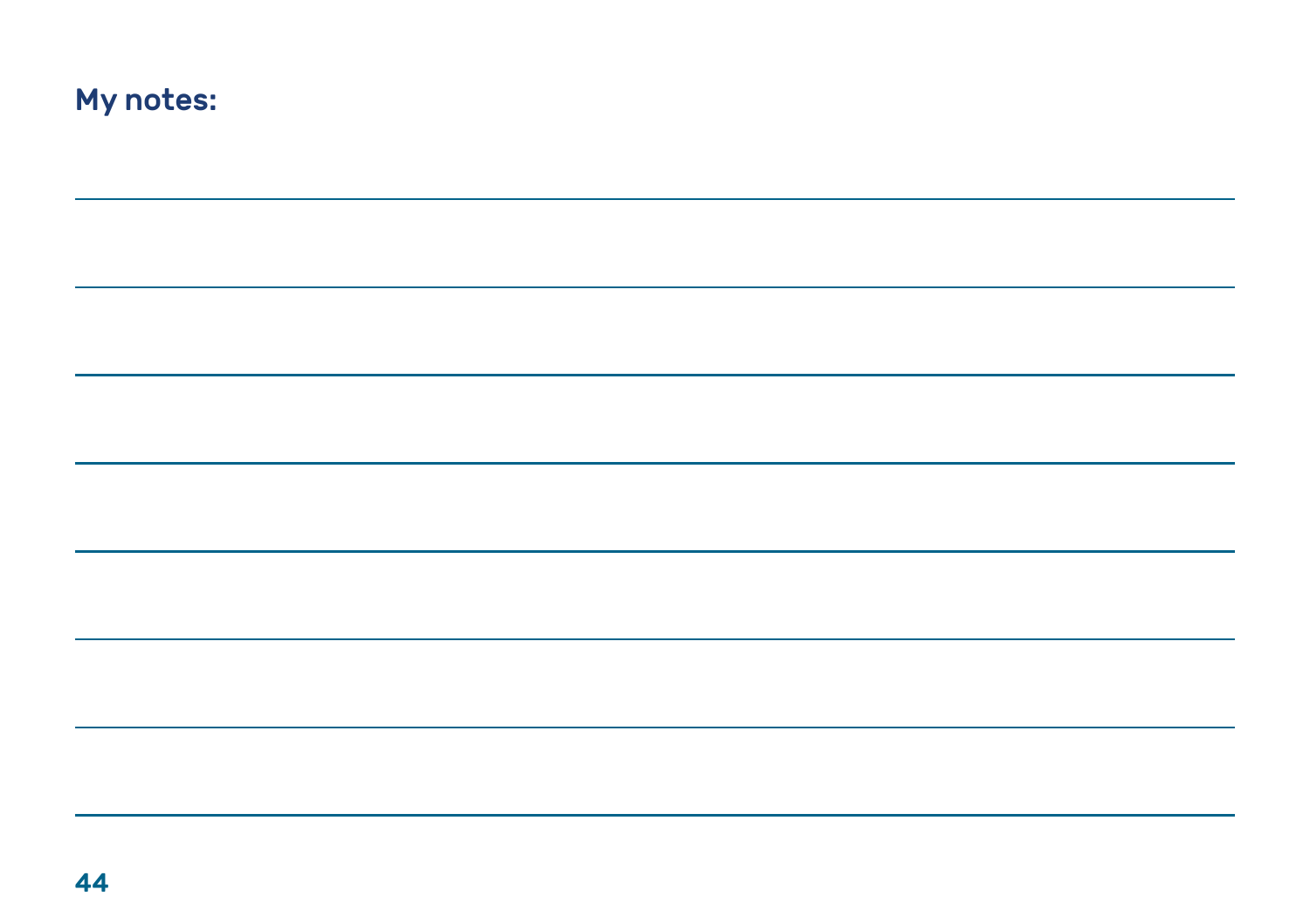#### My person of trust heard the following: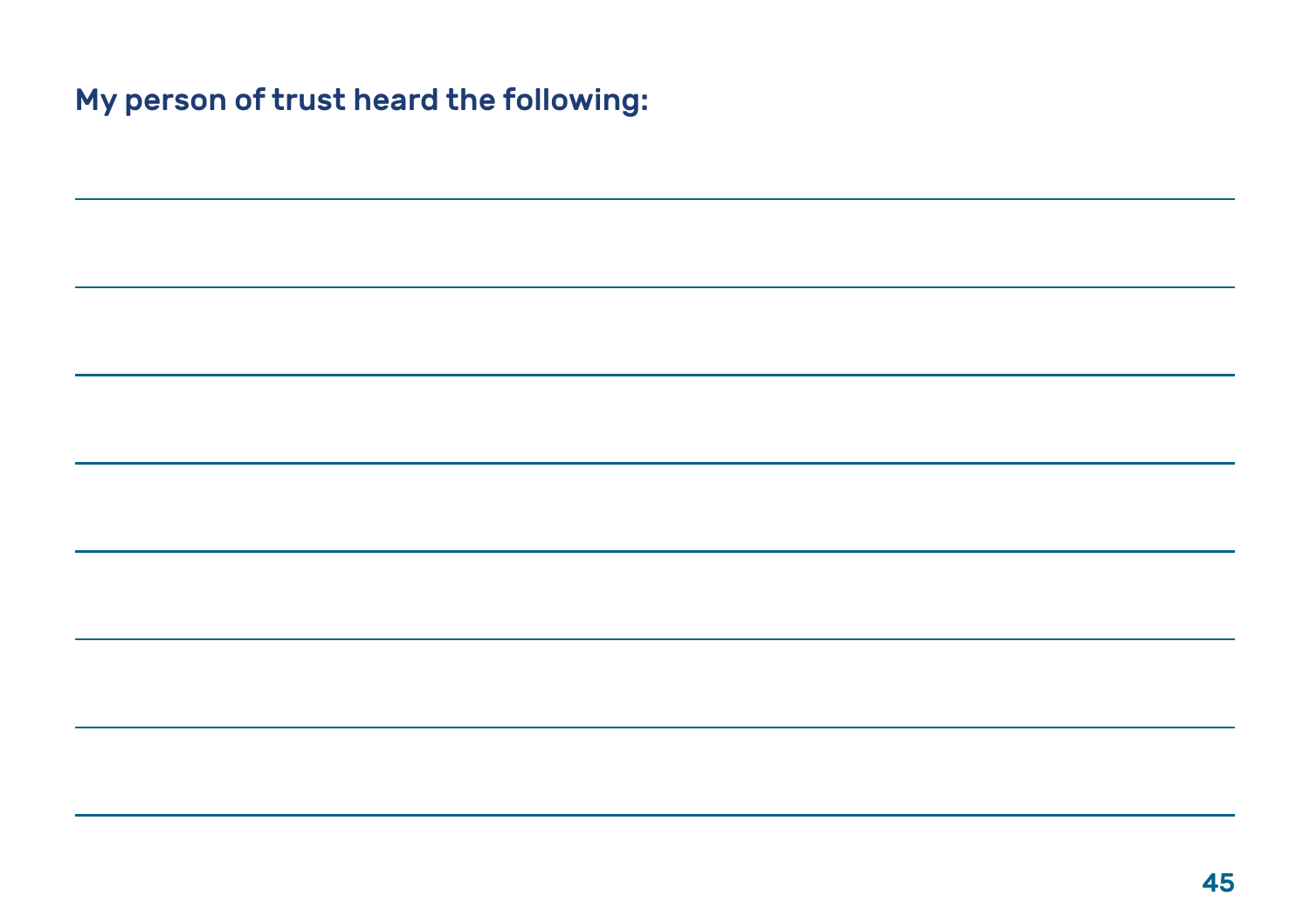# I Summarise in my Own Words

### Why should I summarise in my own words?

So that I can ensure that I have understood everything correctly and avoid potential misunderstandings.

### For example, like this:

- + "So, you mean that..."
- + "Did I understand you correctly that..."
- + "Now, if I understand you correctly, you're recommending that..."
- + "So, what you're telling me is I should..."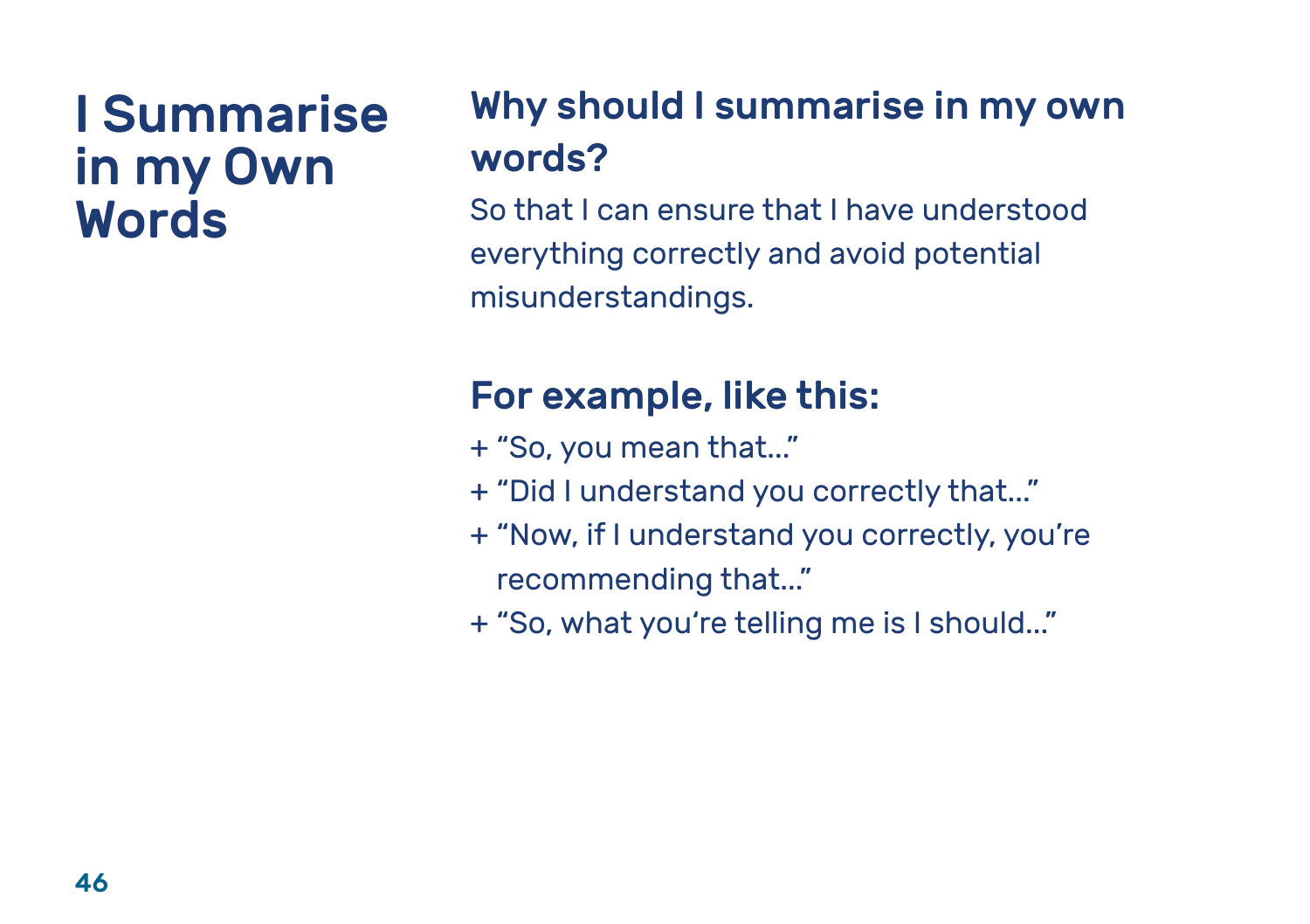#### Other points that are important to me and that I would like to share: